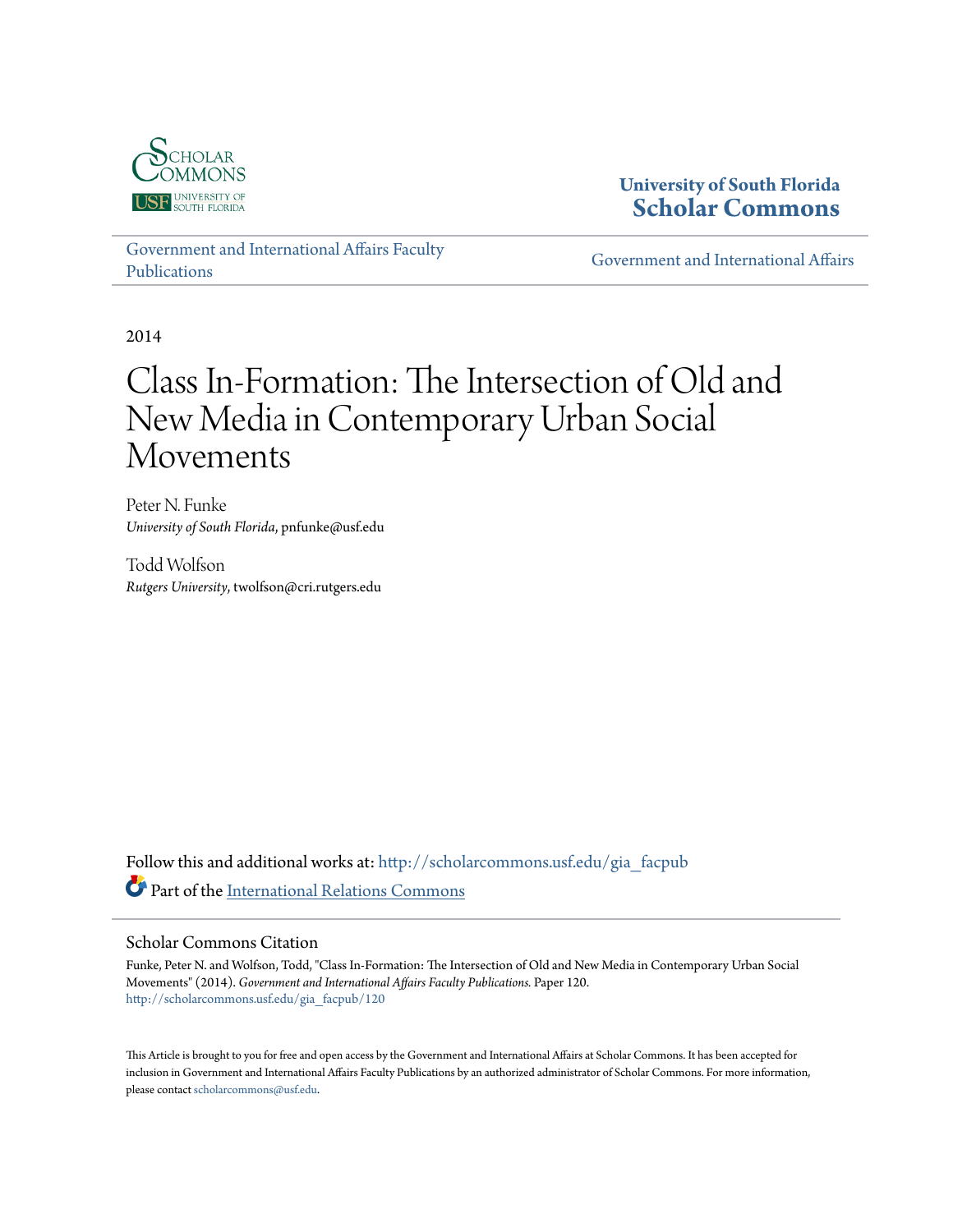## **Class In-Formation: The Intersection of Old and New Media in Contemporary Urban**

#### **Social Movements**

In:

Social Movement Studies, Volume13, Issue 3, August 2014, pp. 349-364, co-

**Peter Nikolaus Funke** Department of Government and International Affairs, University of South Florida [pnfunke@usf.edu](mailto:pnfunke@usf.edu) http://gia.usf.edu/faculty/pfunke/ 1-(215) 385-6151 Department of Government and International Affairs, University of South Florida 4202 East Fowler Avenue, CIS 1040 Tampa, FL 33620-9951 USA

### **Todd Wolfson**

Department of Journalism and Media Studies, Rutgers University [twolfson@rci.rutgers.edu](mailto:twolfson@rci.rutgers.edu) School of Communication and Information, Rutgers University

4 Huntington St

New Brunswick, NJ 08901

USA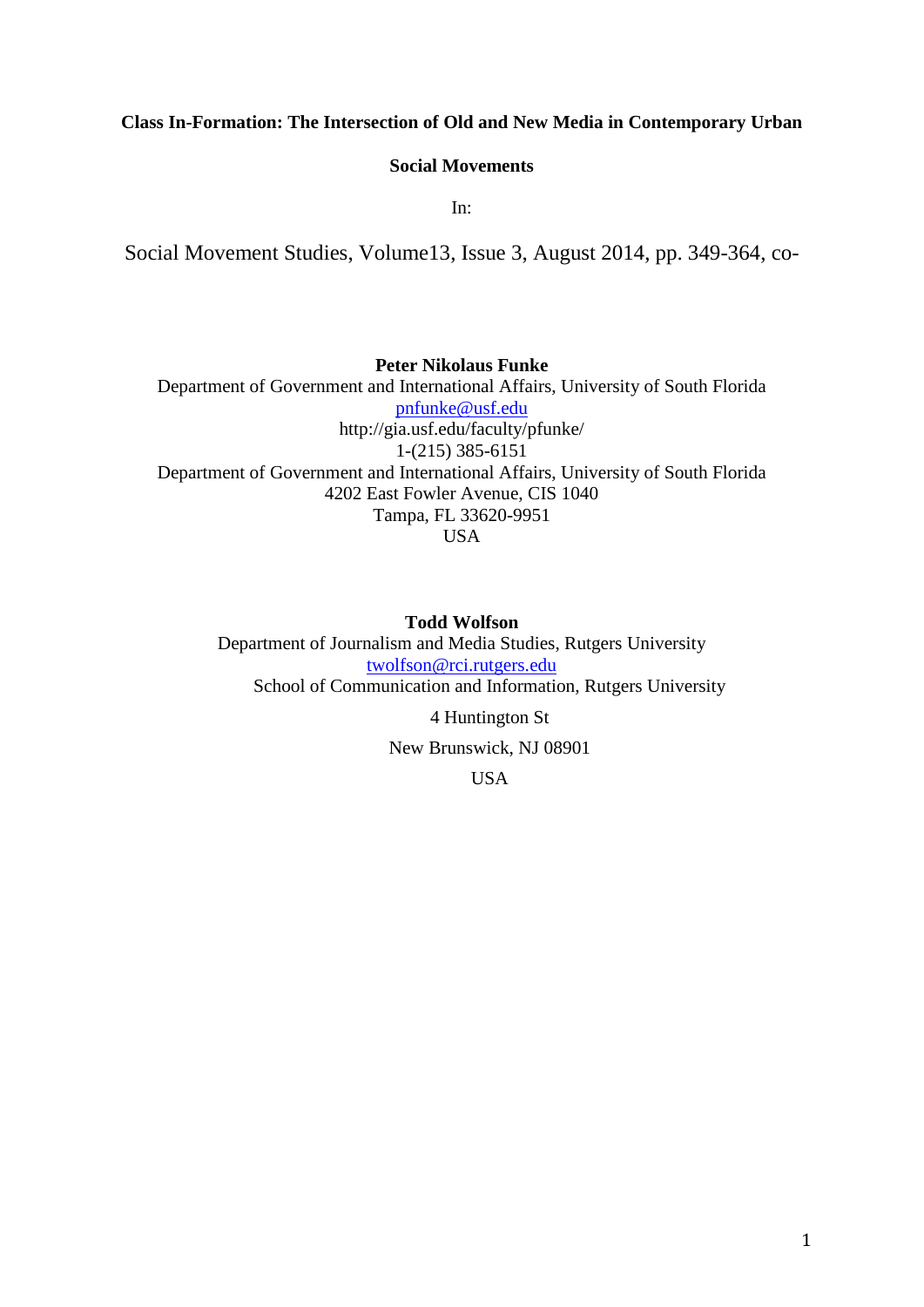During the anti-colonial struggles of the mid-1950s, the people of Algeria embraced the radio as a key instrument of their socio-political and cultural revolution. Frantz Fanon (1994) famously described how the Algerian National Liberation Front (FLN) re-appropriated the radio, changing it from a tool of French colonial domination to a weapon of resistance. As Fanon argues, 'the creation of a *Voice of Fighting Algeria*,' (p. 93)<sup>[1](#page-2-0)</sup> and the correspondent construction of an Algerian version of truth, put the French truth, which for so long was unchallenged, on the defensive. This counter narrative forged a new Algerian reaction to the occupying force, one that was no longer a desperate refusal but instead a creative act, defining a new anti-colonial Algeria. Thus, while in the hands of the French the radio served to further French domination, obscuring social relations and isolating 'natives' from one another, it was the FLN's re-appropriation which turned the radio into a tool of information, connection and unification, creating a new language of Algerian resistance and nationhood.[2](#page-2-1)

Today, fifty years after the Algerian revolution, communications technologies are once again taking center stage in the radical social changes sweeping across North Africa and the Middle East. As uprisings percolated from Tunisia and Egypt to Libya and Yemen, people began touting the role of social media in fomenting revolution. For instance, the Wall Street Journal hailed 'Egypt's Revolution by Social Media' and others predicted the coming of 'Twitter Revolutions' and 'Facebook Warriors.' Like Fanon, these social critics see in new media technologies the capacity to quickly circumvent power structures, share stories and strategies, and mobilize people to act collectively. Converging with the hopeful analysis on the role of social media on recent revolutions, scholars have asserted that we are on the verge of a new democratic age, where flat, networked organizational structures and new forms of

<span id="page-2-0"></span><sup>&</sup>lt;sup>1</sup> Italics in original.

<span id="page-2-1"></span><sup>&</sup>lt;sup>2</sup> This article is collaboratively written. The author's names therefore appear in alphabetical order.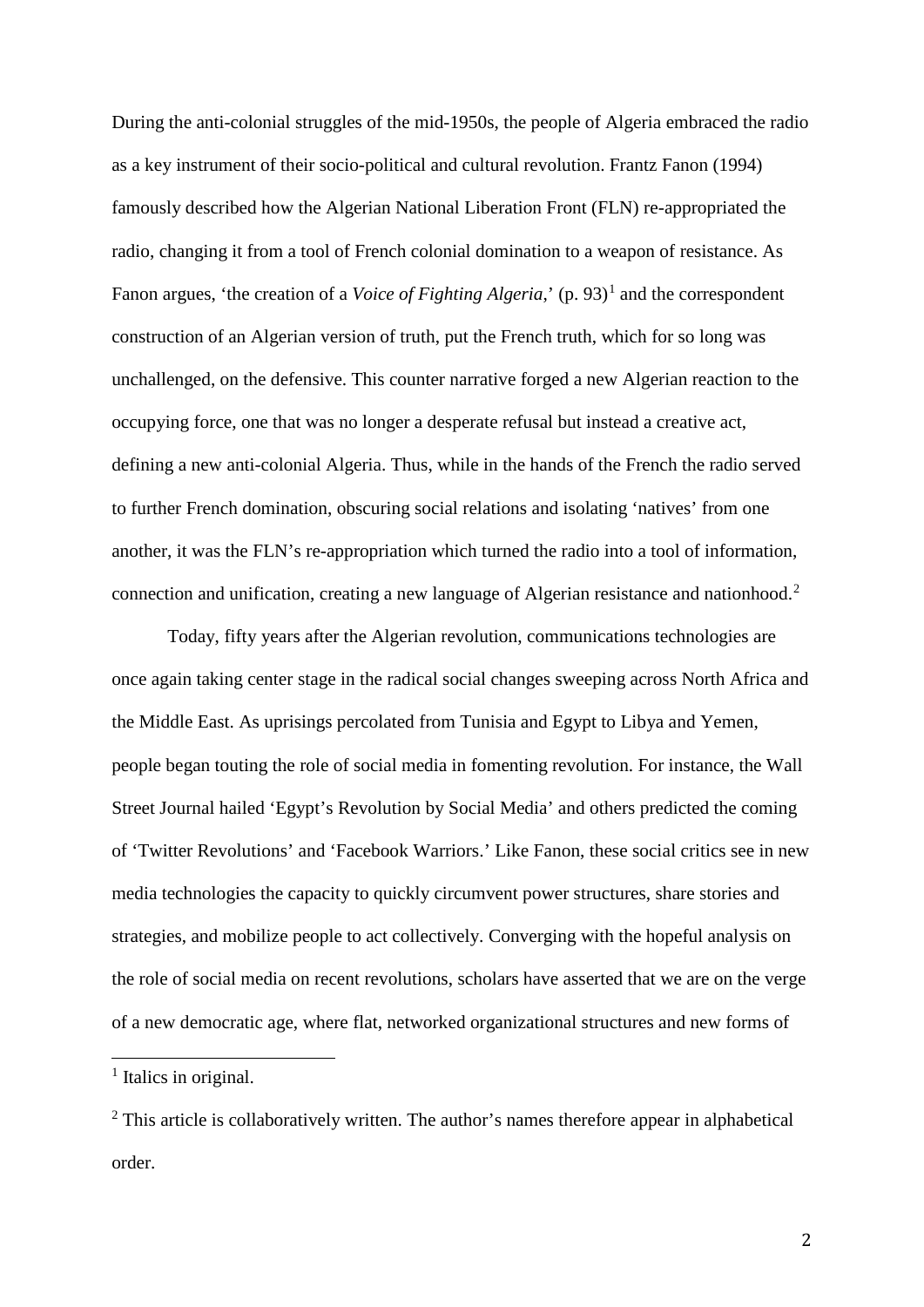participatory culture will correct historical imbalances, giving way to new avenues and possibilities for democratic social change (Shirkey, 2008)

In response to this view on the intersection of new media and society, critical analysts have countered that the social media revolution thesis is emblematic of a tendency to embody a naive cyber-optimism, wherein the internet in general, and the rise of social networking in particular, will be the solutions to global ills. In contradistinction critics such as Nugent (1995) and more recently Gladwell (2010) argued that social media has very little if any meaningful impact on activism.

While both sides of this debate make important contributions, in this article we join and advance recent arguments of social movement researchers that call for a more nuanced view on online and offline activism (e.g. Dunbar-Hester, 2009; Earl et. al. 2010; Feenberg, 2009; Van Laer, 2010). While many of these studies have focused on internet-based activism, we broaden the scope, arguing for a more complex and careful understanding of the relationship between communication and contemporary social movement in general and communication and communication mediums ('media') in particular. To the first, it is critical to build on the work of Marx (1978), Fanon (1994) and more recently Gamson (1997), Eyerman & Jamison (1998), and Bimber et. al. (2005) in order to develop a more thorough analysis of the role of *communication* in the formation of collective identity and collective action writ large.[3](#page-3-0) Second, we believe this distinction between *communication* and *communication medium* is fruitful as it helps bring into focus the understudied role of communication in social movement scholarship, while suggesting a more nuanced approach to understanding the role of particular mediums as tools of struggle. In this sense, recognizing

<span id="page-3-0"></span><sup>3</sup>We conceptualize communication in collective identity formation along three overlapping practices: 1. creating communicative spaces; 2. developing collective narratives; and 3. forging shared resistance.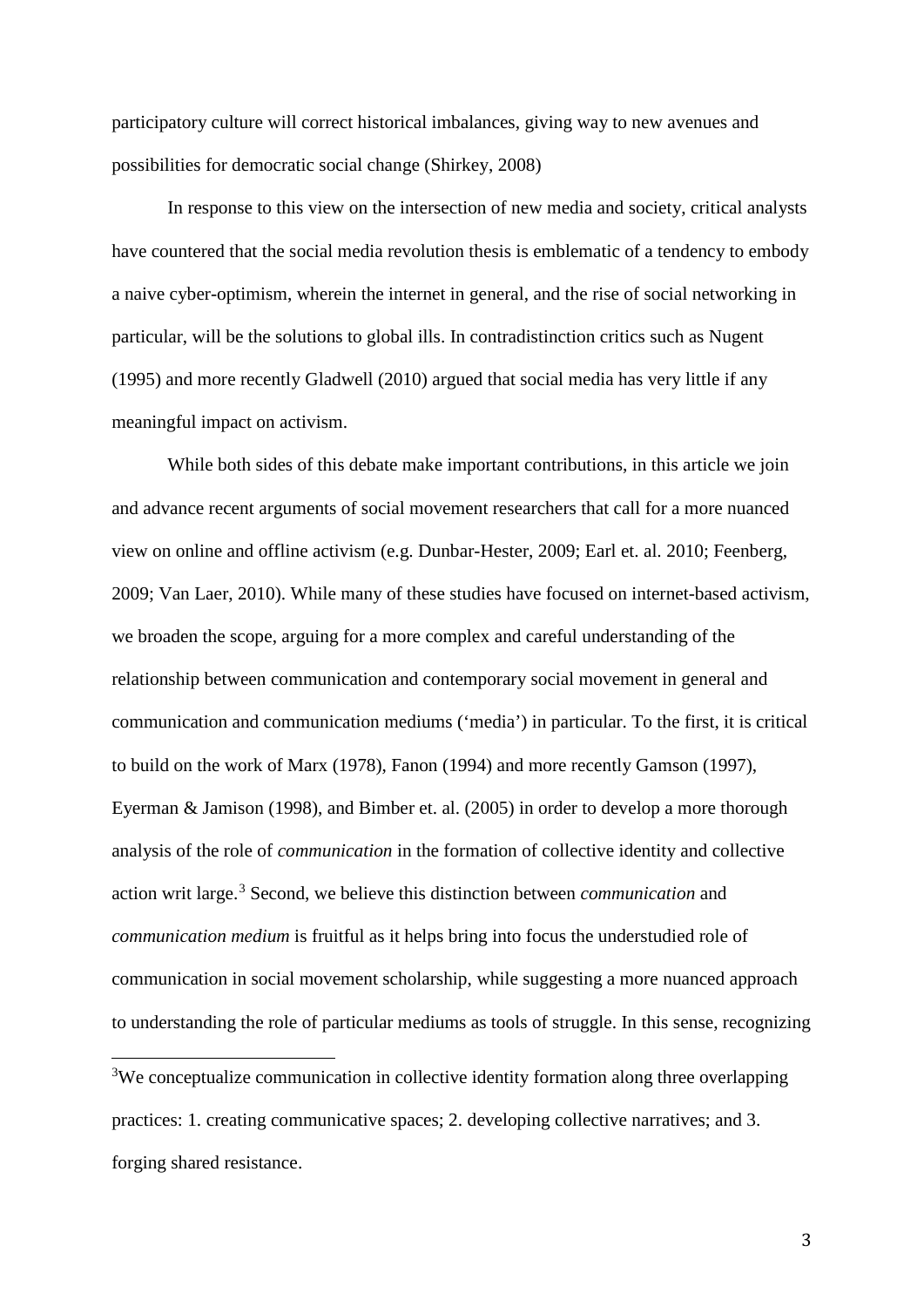the necessity of communication amongst Egyptians during the Arab Spring, for instance, would be different from looking at the specific role of twitter in that moment.

In this article we focus on communication mediums and thus look at the particular roles that old *and* new media play for the formation of a movement powered working class in the United States of America. In the following we make three arguments. First, we hold that the shifts to a neoliberal form of capitalism and the ensued splintering of the working class (Lash & Urry, 1987; Sites, 2007; Wacquant, 2010) is leading to a more central role for communication in class-based social movements. Second, we argue that both old (e.g. radio) *and* new (e.g. internet) media play a key role in creating class identity. Similar to Roy's (2010) recent argument that folk music, as a collective activity, forges social relationships within social movements, we show how the radio and internet are utilized as participatory techniques through which poor and working class constituencies share their conditions, struggles, and build a collective sense of identity and resistance. Hence, we challenge both the denial of any meaningful impact of social media tools, while at the same time refuting the unexamined embrace of new media in the development of networked movements, specifically amongst poor and working class communities that have relatively little access to these technologies. Third, we show that the successful use of old or new media depends on important contextual questions, regarding technology access, and geographic as well as scalar aspects of a movement's constituency.

Our analysis draws on two years of fieldwork (08/2008 – 08/2010) on the Philadelphia-based Media Mobilizing Project (MMP).<sup>[4](#page-4-0)</sup> MMP is a community-based social

<span id="page-4-0"></span><sup>&</sup>lt;sup>4</sup> This research was made possible thanks to the support of the Social Science Research Council's Necessary Knowledge for a Public Sphere program and its Collaborative Grant in Media and Communication, Large Grant Competition, "Alternative Media and Democratic Praxis," (2007).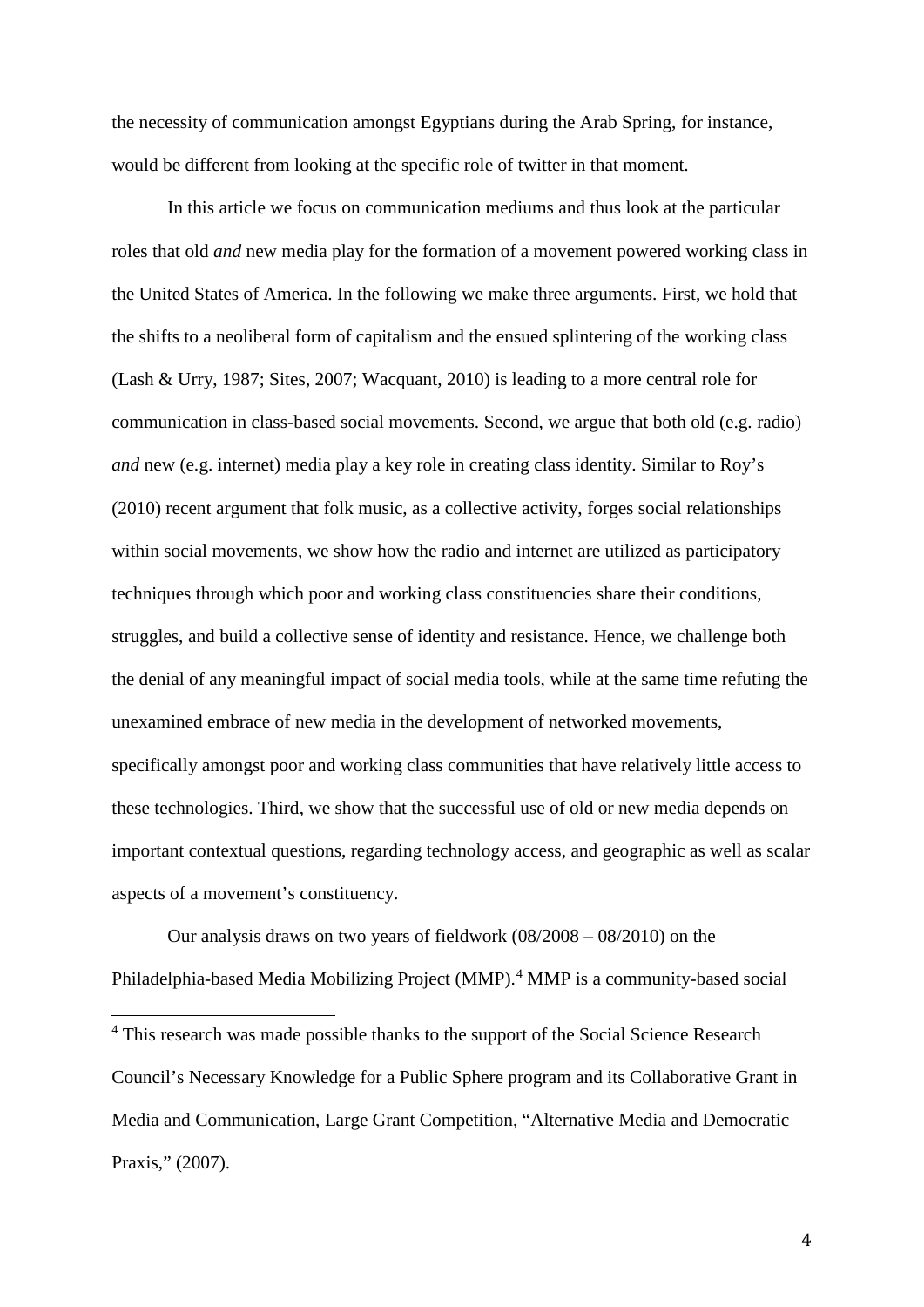movement network with regional and global ties, employing media and communications as an organizing and movement-building tool to congeal a class-based formation. Our ethnographic research focused on the organizing and media practices of MMP members, and includes twenty interviews with leaders of organizations across the broader MMP network.

In the following we first offer a set of theoretical interventions. We begin with a succinct review of New Social Movement Theory (NSM) to argue that contrary to NSM, class is still a pivotal dimension of collective identity formation. We then substantiate this claim, investigating the relationship between neoliberal capitalism, class formation, and the role of communication in movement politics. Based on these arguments, we examine the practices of MMP to argue for a more complex and 'meshed' understanding of old and new communication mediums for the formation of contemporary class identity.

#### **Social Movement Theory, Class Identity and Communications**

With the onset of what sociologists called post-industrial society, and on the heels of the exuberant movements of the 1960s, New Social Movement theorists claimed<sup>[5](#page-5-0)</sup> that the struggle for power would shift away from the realm of work to what Touraine marked as 'the setting of a way of life, forms of behavior and needs' (1988, p. 25). Based on these new socio-political cleavages, new identities would materialize other than proletariat and bourgeoisie. The study of how these new identities emerged and were able to take collective action has become a central question for social movement theorists (Snow & Benford, 1988). In this article we build on NSM theory, as we attempt to understand how a collective class-based identity is forged through the use of media. However we have two caveats.

First, we reject the notion that class and class identity is an antiquated logic of the

<span id="page-5-0"></span><sup>&</sup>lt;sup>5</sup> See Touraine (1971), Habermas (1981), Laclau and Mouffe (1985), Offe (1985) Melucci (1989), and Castells (1996) among others.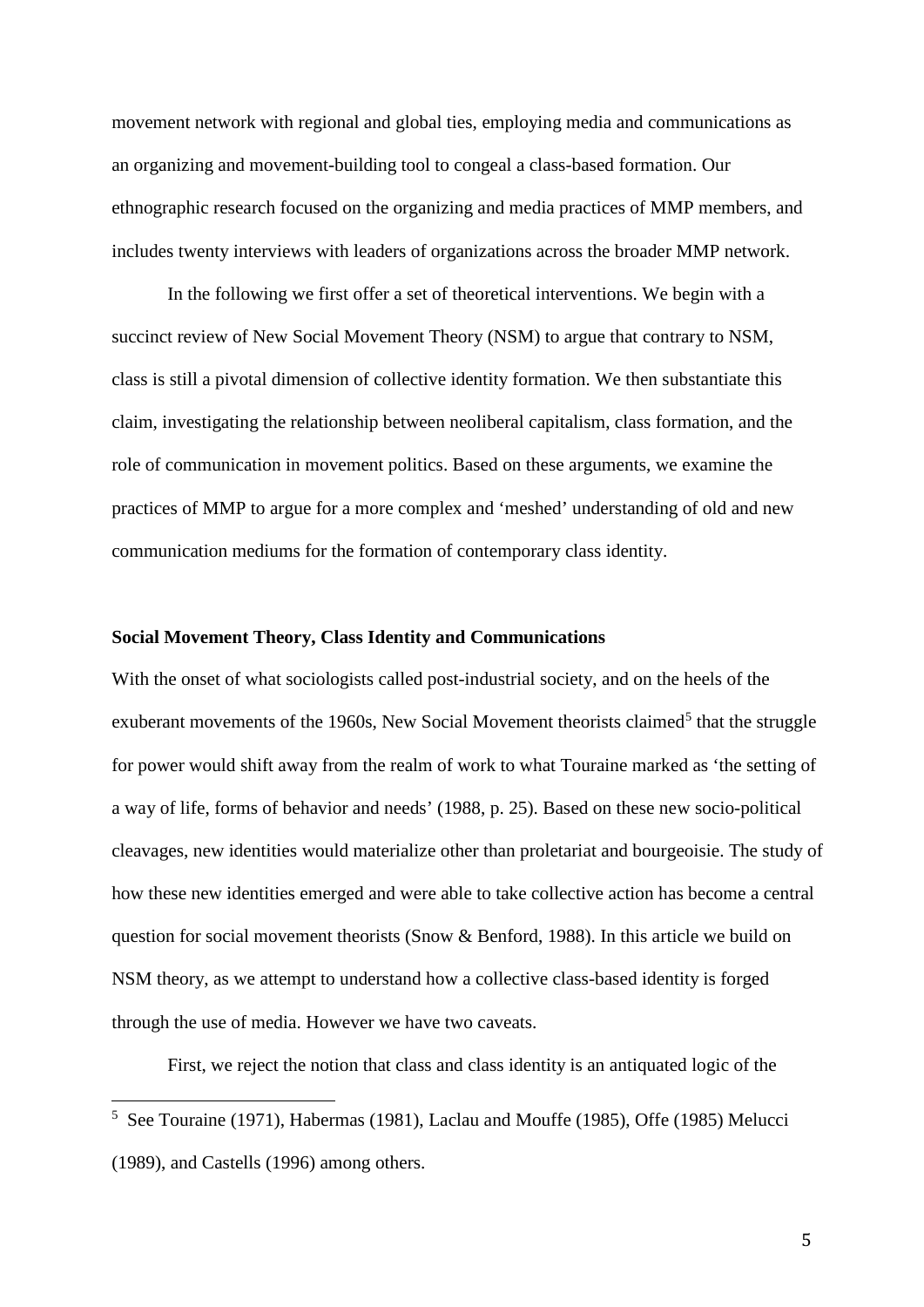industrial era. In place of class-based identities, in most contemporary scholarship collective identity is understood in less material ways, germinating around more flexible, performative and thus hybrid categories of gender, race or sexual orientation (Castells 1996, Laclau and Mouffe 1985). While it is vital to understand these forms of collective identity, we contend that socio-economic class, as a set of material experiences that structure social life has not disappeared but rather intensified as increasing un/underemployment, shrinking middle classes, and growing economic inequalities deepened during the last thirty years (Harvey 1990 and 2005, Davis 2006, Robinson 2004). Thus, while we agree with Katznelson's contention that it is difficult to locate class identity in the U.S. (1981), we argue that the formation of class-based identity is a pivotal and currently understudied axis for understanding local, national and global social-movement-based resistance.

Second, while social movement theory and media studies have made careful nods to one another, as the literature on framing and social movements and the study of alternative media illustrate, there has been scant research that attempts to synthesize across social movements and alternative media. This problem has begun to be rectified, particularly as research has emerged first on the Global Social Justice Movement and organizations like the indymedia movement<sup>[6](#page-6-0)</sup> and more recently as scholars attempt to understand the role of social

<span id="page-6-0"></span> <sup>6</sup> Indymedia has inspired a great deal of scholarship. Some of the critical foundational texts are Kidd's examination of IMC activists and the communication commons (2003); Halleck's research on the birth of indymedia (2003); Morris' research on the critical media-based practices of indymedia activists (2003); Juris' focus on how indymedia activists utilize digital media to coordinate actions (2005); and Wolfson's research on the impact of the EZLN on indymedia media based practices (2012).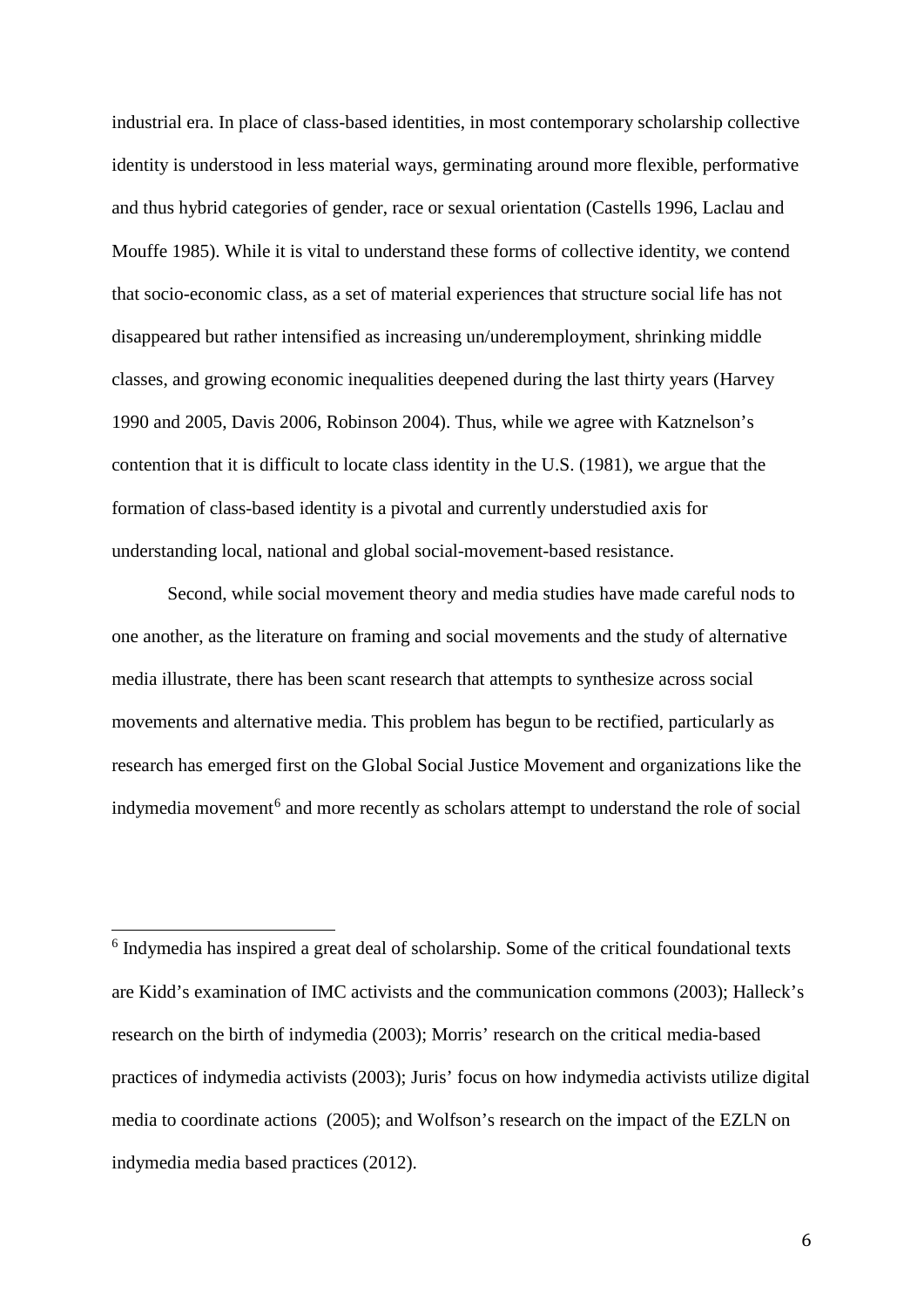media in the Arab Spring and Occupy Wall Street.<sup>[7](#page-7-0)</sup> While this research has begun to fill this gap, as Downing recently argued, 'the gulf between these bodies of research is to the signal disadvantage of advanced theory building and thus, ultimately damaging to the public understanding of the full dimension of democratic process' (2008: 42). We concur with this claim, and aim to synthesize social movement theory and media studies in our attempt to understand the process of forging a collective, class-based identity through old and new media.

In particular, we study the historically and contextually specific role of *communication medium*s (from radio to twitter) for social movement building. Along these lines, we argue for the need to distinguish between the categorical function of *communication* in collective identity-formation, and the more contextually specific role of *communication mediums* (from personal and 'old' media platforms like radio and print to new and predominately internet-based media frameworks) in movement building. This perspective on the role of both communication and communication mediums in struggle has recently begun to be explored by sociologists (Eyerman & Jamison, 1998; Roscigno & Danaher, 2004), focusing on the role of music on social movement politics. This is exemplified by Roy's study of the People's Songs movement of the 1930s-40 and the Civil Rights movement of the 1950s-60s. Roy argues, 'the effect of music on social movement activities and outcomes depends less on the meaning of the lyrics or the sonic qualities of the performance than on the social relationships within which it is embedded' (2010, p, 2). This contention that the 'medium is the message,' is also explored in Roscigno and Danaher's study of the labor struggles of the 1920s-30s in the American South. They argue that the ability of the radio to

<span id="page-7-0"></span><sup>7</sup> This is exemplified by a recent special issue of the *Journal of Communication* focused on the role of social media in the Arab Spring (2012) as well as articles on the role of social media in OWS (Juris, 2012; Mattoni, 2012).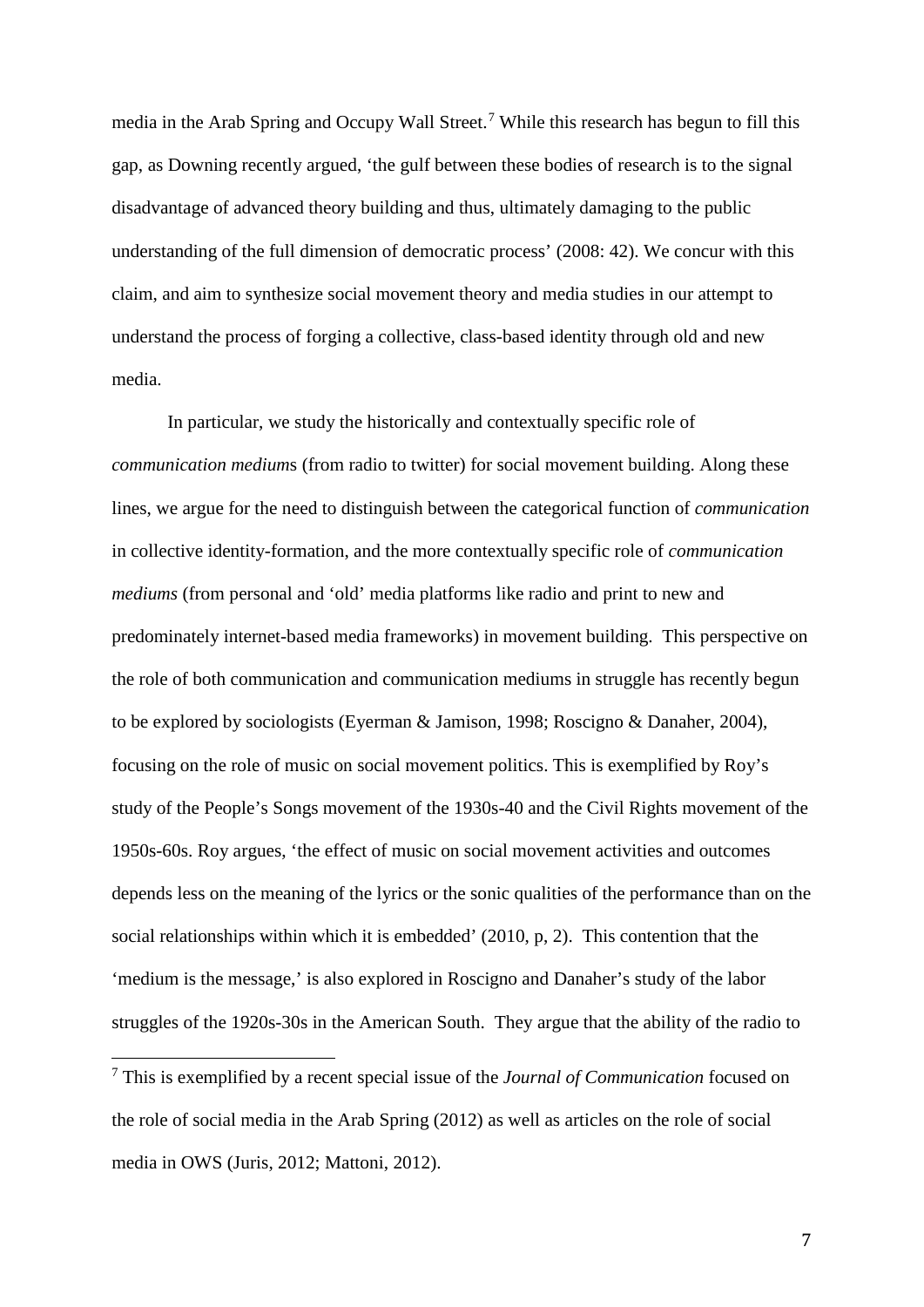enter into people's homes and change their vision of political opportunities had a transformative effect on the political outcome of Southern textile workers. We build on this work, arguing that different communication mediums play vastly different roles in forming class based collective identity.

#### **Communication and Class: From Fordism to Neoliberal Capitalism**

The debate on the role of media as an organizing tool for social movements is often linked to discussions of the shifting global politico-economic order from Fordism to post-Fordism. While the distinction between Fordism and post-Fordism should not be overstated, the new economic system can be differentiated by the speed and mobility of capital, goods, people and ideas. New information and communication technologies are emblematic and vital for these developments (Robinson, 2004; Harvey, 2005). The fluidity of both objects and ideas has led to varied forms of analysis, including rescaling notions of state power, remapping forms of sovereignty and reconfiguring modes of subjectivity.

Building on these transformations of the political economy with its ensuing affects on the nature of class-based movements, and acknowledging that communication has always been important for class formation (Marx, 1978 Katznelson, 1981; Cohen, 1990), we argue that today communication plays an increasingly pivotal role in contemporary class formation. The increasingly atomized, isolated nature of social life as well as the apparent splintering of the working class under neoliberal capitalism (Lash & Urry, 1987; Sites, 2007; Wacquant, 2010) makes the commonality and shared class identity between the sectors of the contemporary neoliberal working class of, for instance, taxi drivers or nurses appear less 'obvious.' This generates a need for even thicker communicative processes to form class identity across the arguably more diverse constituency of the current working class.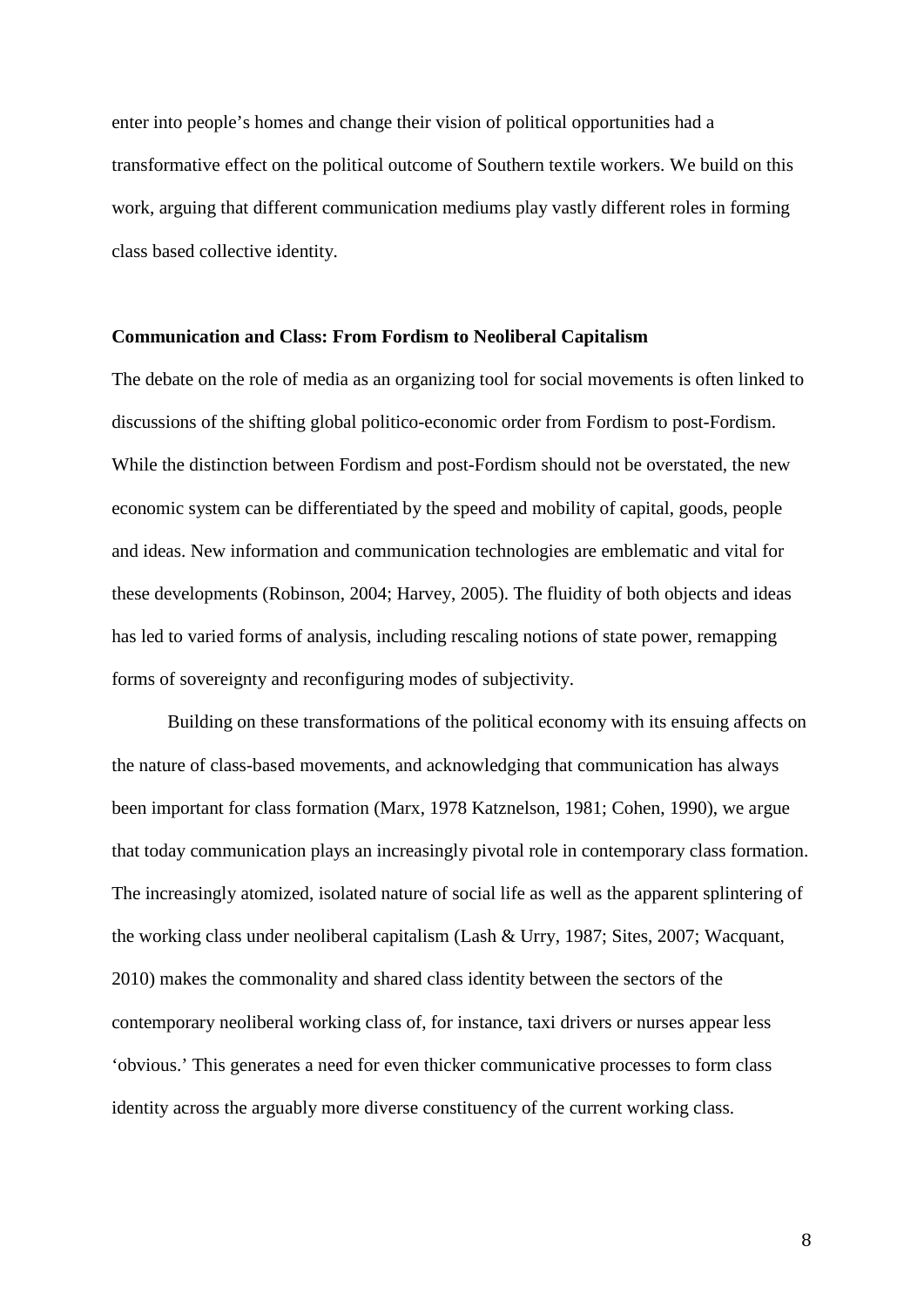To offer context, in the industrial era the generalized belief was that capital accumulation came from fixed investments and economies of scale. This led to the development of massive factories, such as the Ford River Rouge Complex outside Detroit, which employed over 100,000 people at its height in the 1930s. The logic of stable, fixed capital accumulation had social and political consequences as the industrial working class tended to toil together in large factories, mines and docks, leading to a physical and cognitive/cultural proximity, which allowed workers to share experiences and build solidarity.

Across the last forty years however, neoliberal capitalism has expanded and deepened the reach of capitalism's logic (Harvey, 1990 & 2005; Robinson, 2004), forging a global division of labor while penetrating into what were once public sectors of society such as education and health care. These shifts have had material outcomes, changing the nature of the U.S. working class from industrial workers to service-sector workers.<sup>[8](#page-9-0)</sup> In a parallel fashion, patterns of Fordist mass consumption and mass culture are shifting to more nichelike patterns with implications for class formation. Cohen's work on the industrial workers in Chicago for example shows how in the 1920s-30s, the nation moved 'from diverse social worlds circumscribed by race, ethnicity, class, and geography to more homogeneous cultural experiences brought about by the triumph of mass culture, mass consumption, mass unionization, and mass politics' (1990, p. 8). Mixing in factories as well as following similar mass consumption patterns, generated commonality between the ethno-racially diverse working class as it allowed not only for communication to take place on the shop floor but

<span id="page-9-0"></span><sup>8</sup> We recognize that there are problems in thinking of periods, both because they elide continuity and paper over dissonance within a specific moment in time, but as Jameson (1990) argues, if we do not see patterns in history then we are forced to argue that the contemporary moment is an anarchic jumble of phenomena with no socio-historical link.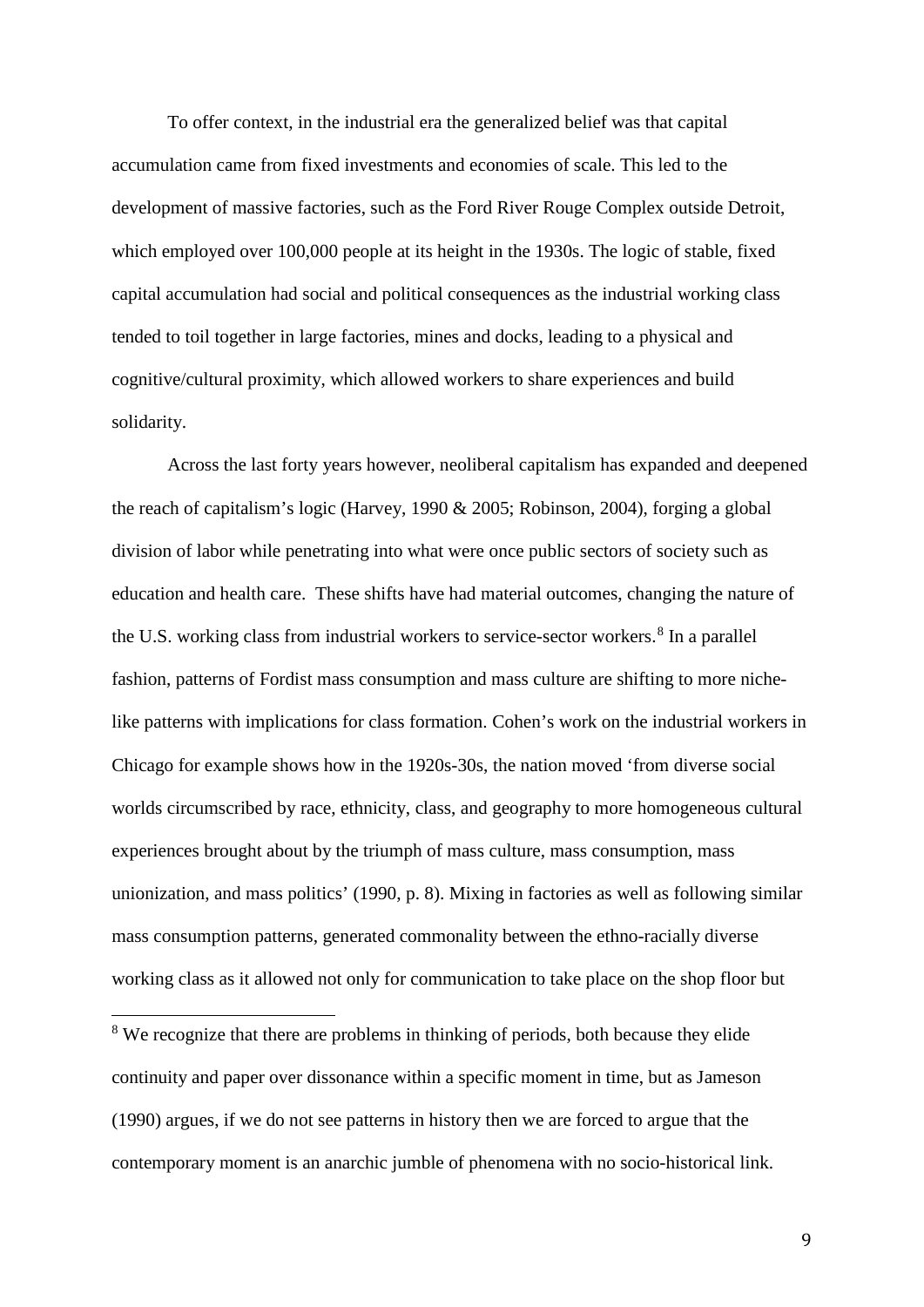'gave them more in common to talk about' (Cohen, 1990, p. 325). The communicative processes necessary for forging a class identity were aided by the industrial workers' similar shop floor and consumption experiences.

Neoliberalism on the other hand, while reinforcing mass consumption patterns and proletarianizing increasing sectors of society, is simultaneously re-introducing the fragmentation and thus disempowerment of workers along racial, geographic or skill lines that had characterized the US prior to the advent of Fordism. The current neoliberal working class is thus both expanding as new parts of the population are coming under the capitalist logic, as well as fragmenting, as the urban working class is more isolated than the industrial proletariat. The arguably more diverse modalities of neoliberal exploitation and correspondingly, the lessening of shared work and life experiences makes it more difficult to empathize as a class and to develop a class-based identity.

Thus, while sectors of the neoliberal working class find themselves in structurally analogous relations to the means of production, their manifest yet epiphenomenal differences in life and work experiences necessitates communication that run deeper and wider than during Fordism: 'deeper' in the sense of having to penetrate and deconstruct the real but superficial surface expressions of the dissimilar living and working conditions to bring forth the structural similarities of capitalist exploitation; 'wider' in the sense of having to spread out, to interlink and network the dispersed sectors of the neoliberal working class, which is no longer converging at conveyer belts, union meetings or civic clubs or societies but inhabit life worlds that appear disconnected, working in cabs and hospitals, cleaning emptied office buildings in the early morning and engaging in much more isolating 'mass consumption' patterns as people are less likely to collectively attend movie theaters, drinking establishments, bowling leagues or mutual aid societies.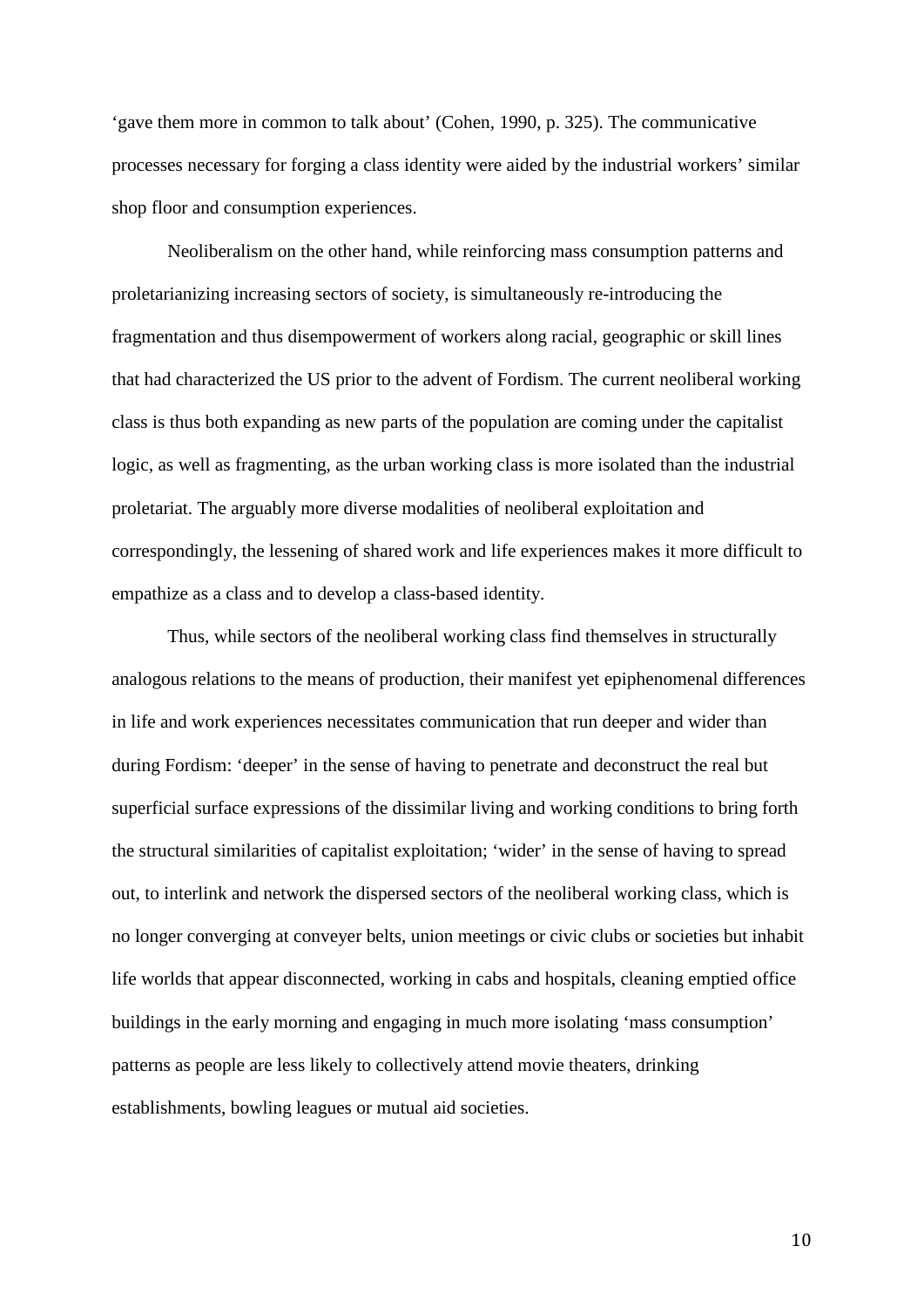Consequently, we hold that communication serves an even more central function for generating the necessary commonality between these fractured sectors of the working class today than in the past. As such, we suggest that communication operates as an infrastructural dimension for the process of class formation, having the ability to shape and organize social relations across the fragmented landscape. In the remainder of this article and on the basis of this understanding of *communication* writ large, we look at the historically specific role of *communication mediums* such as radio or internet-based technologies.

#### **Communication-Mediums: Multimedia Platforms**

Based on our understanding of communications and class under neoliberal capitalism, we examine the ways in which new and old communication mediums are utilized for class-based social movement organizing by the Media Mobilizing Project. We show that the atomized and fractured sectors of the urban working class draw on both old and new media tools and that the choice of communication medium depends on the context. We maintain that it is this multimedia platform that allows diverse groups and alliances to come together, to begin to negotiate their everyday life, and to increasingly understand themselves as interrelated and their struggles as linked.

#### *Media Mobilizing Project*

The Media Mobilizing Project (MMP) is both a community-based media and communications infrastructure and a network of organizations across the greater Philadelphia region that aim to 'build a movement to end poverty led by the poor and working class, united across color lines.'[9](#page-11-0) Established in 2005, the founders of MMP have their roots in antipoverty and poor people's organizing as well as in the participatory media making that

<span id="page-11-0"></span><sup>9</sup> [http://mediamobilizingproject.org/.](http://mediamobilizingproject.org/) Accessed 7/11/2012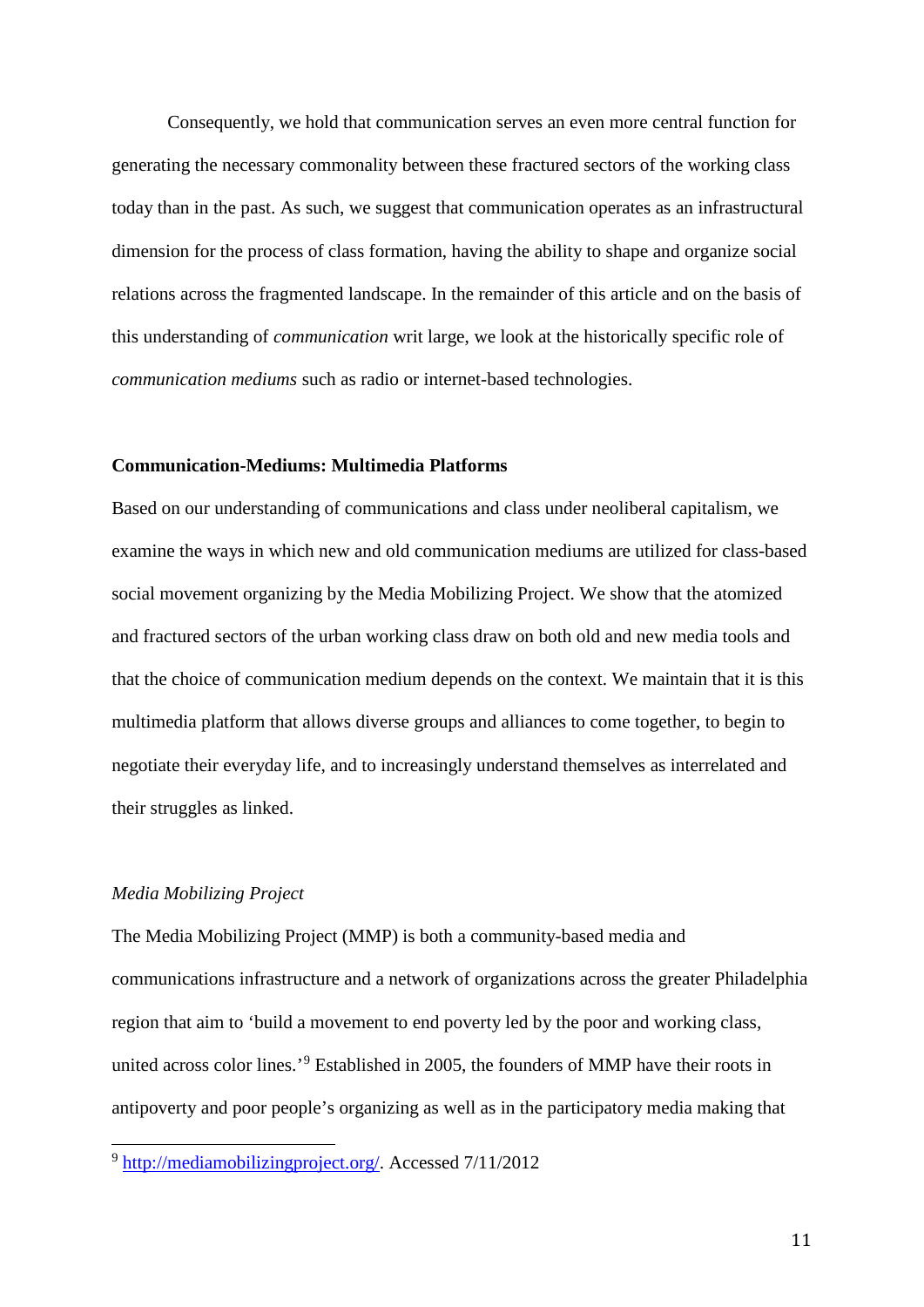surfaced most prominently through the Indymedia movement (Kidd, 2003; Wolfson, 2012). MMP seeks to merge these two dimensions to join class-based social movement building with a focus on the role of media and communications in binding seemingly autonomous struggles of the poor and working class communities across the greater Philadelphia community.

#### *The Radio as a Bridge From Worker to Worker*

Like Algeria in the 1950s and southern U.S. in the 1930s, today the radio is still a potent communication tool for network building and mobilization among poor and working-class constituencies. In a city like Philadelphia where over fifty percent of the population lacks affordable broadband internet access (Dailey et al., 2010), the radio is both able to reach communities that do not have access to the internet, and is well suited for specific organizing campaigns. This is exemplified by MMP and cab drivers' use of radio. While radio is principally a one-way tool and thus less prone for interactive communication, our research shows that MMP and cab drivers used both the broadcast of a radio show and the production process as a communicative device, leadership development tool and organizing instrument to further taxi driver organizing, while connecting cab drivers to broader social movement politics.

As Philadelphia lost its industrial job-base and moved toward a service sector economy, taxi drivers epitomize the city's working class. Driven by the broader flows of global capitalism, the majority of cab drivers are immigrants, hailing from South Asia, North and West Africa and Eastern Europe, with a smaller number of U.S. born drivers. At one point cab drivers in Philadelphia were unionized. In the late1980s, however, when the major Philadelphia-based cab company declared bankruptcy, the industry reorganized and drivers were reclassified as independent contractors. In this process drivers lost their collective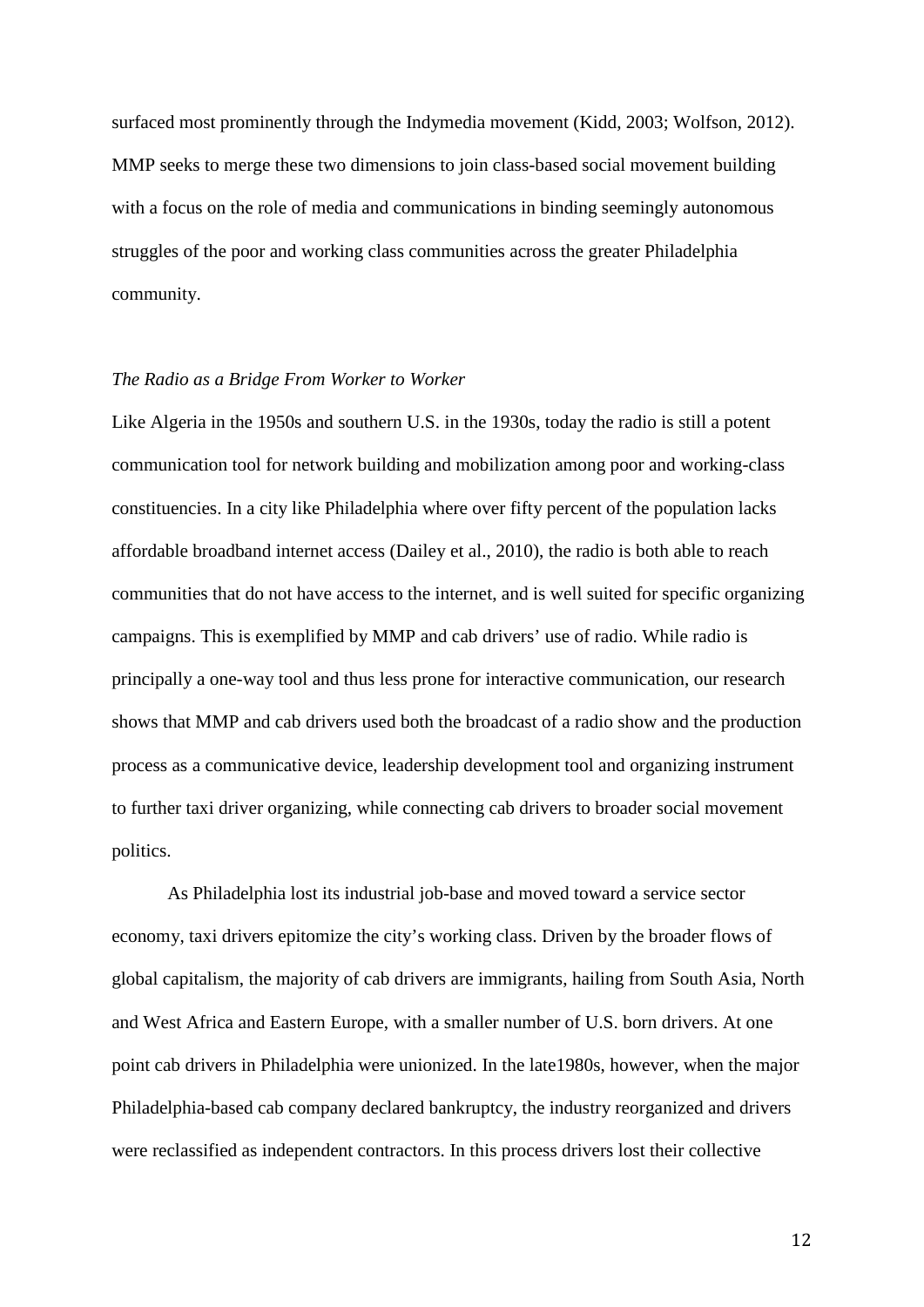bargaining rights and became atomized contract workers. Without basic protections, the conditions for cab drivers in Philadelphia are bleak. Most cab drivers start each week in the red, as they pay fees to rent the medallion (cab license) as well as the cab, while paying for gas. Members of the Taxi Workers Alliance (TWA) estimate these costs equal \$450 a week. Because of this heavy financial burden, most cab drivers work 12-hour shifts, earning what the Philadelphia Parking Authority, which regulates the industry, estimates as an average of \$4.17 an hour. To go along with hourly earnings well-below minimum wage, workers have no sick leave, no health care benefits and no workers' compensation.

Given the difficult work conditions, in 2006 cab drivers established the Taxi Workers Alliance (TWA), in order to represent the drivers' social and economic interests. In 2008, there were between 300-500 members in TWA out of approximately 3,000 cab drivers in the city of Philadelphia. As the President of TWA, Ron Blount explained, 'it is difficult to organize drivers because they are spread out across the city, and there is a great diversity of ethnic groups within the industry.' In contradistinction to industrial workers, cab drivers work in relative isolation and are therefore more difficult to organize. Because of the decentralized nature of the cab industry as well as the diverse ethnic makeup of cab drivers, and through a relationship with organizers at MMP, leaders of TWA recognized the importance of developing channels of communication in order for taxi drivers to both build membership and have a voice in the industry.

The process of determining which communications medium to use within TWA took time. At first MMP enlisted drivers in a digital storytelling class, and got TWA leaders computers and internet subscriptions. While this process built skills amongst a few drivers/organizers, resulting in a few short videos, it did not have an appreciable effect on organizing within TWA. At the same time, members of TWA were producing a quarterly newsletter, *Waiting Times*, which was an effective way of keeping drivers abreast of the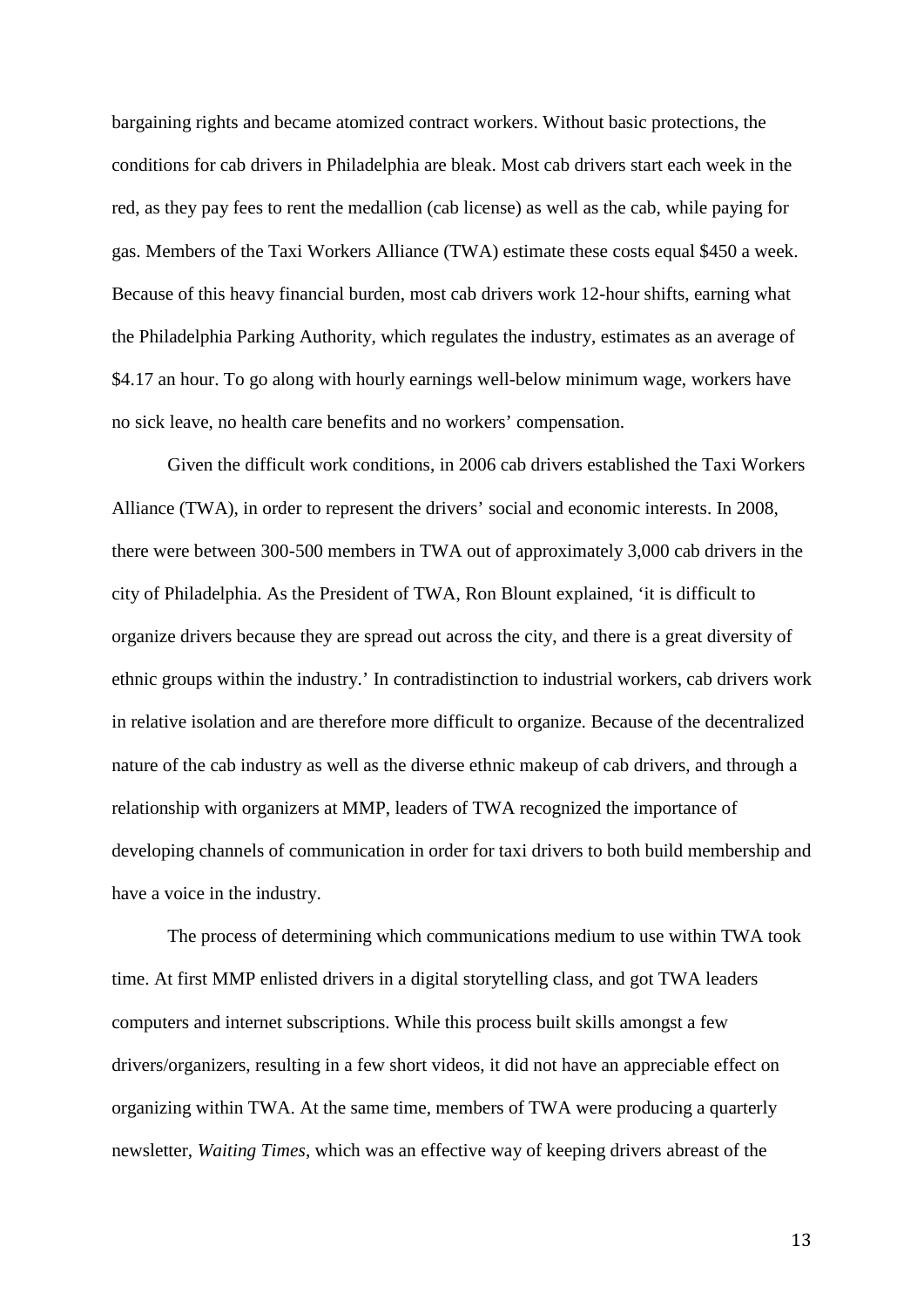conditions across the industry. Building on the success of *Waiting Times*, TWA and MMP decided that because cab drivers spend half of their day in a cab and have constant access to the radio, a radio show could be a well-suited organizing tool.

Based on this analysis, MMP joined with TWA and launched Labor Justice Radio (LJR) on September 5, 2008. LJR is a monthly hour-long radio program that airs on a community radio station WPEB,  $^{10}$  $^{10}$  $^{10}$  and as they explain, 'advocate[s] justice for all working people.'[11](#page-14-1) LJR is the first radio show in the city that is 'collaboratively produced by workers and labor leaders from across the taxi, service and commercial industries.'[12](#page-14-2) The aim of LJR is threefold: First, MMP and TWA believed that through the production of the show, TWA members and other workers could sharpen their skills and deepen their commitment to organizing. Second, they decided to utilize the radio to reach out to new cab drivers that were not part of TWA. Finally, they saw LJR as a tool through which to forge alliances and class identities beyond the taxi industry. In this sense, MMP and TWA saw radio working in three overlapping manners: first as *a leadership development* tool, second as an *organizing tool* for cab drivers and third, as an *instrument to build narrative* that connects service-sector workers across the city.

To the first, LJR was conceived as a radio show that would be produced for and by workers. Organizers developed LJR through a series of trainings with cab drivers, janitors, and hotel and health care workers. In the course of the training students were taught technical skills, basic journalism and media literacy. The seven students that went through the first

<span id="page-14-0"></span><sup>&</sup>lt;sup>10</sup> Based in West Philadelphia, WPEB reaches approximately 250,000-300,000 residents of the city.

<span id="page-14-1"></span><sup>11</sup> [http://www.podomatic.com/profile/laborjusticeradio.](http://www.podomatic.com/profile/laborjusticeradio) Accessed 7/11/2012

<span id="page-14-2"></span><sup>12</sup> [http://www.phillyimc.org/en/node/73672.](http://www.phillyimc.org/en/node/73672) Accessed 7/11/2012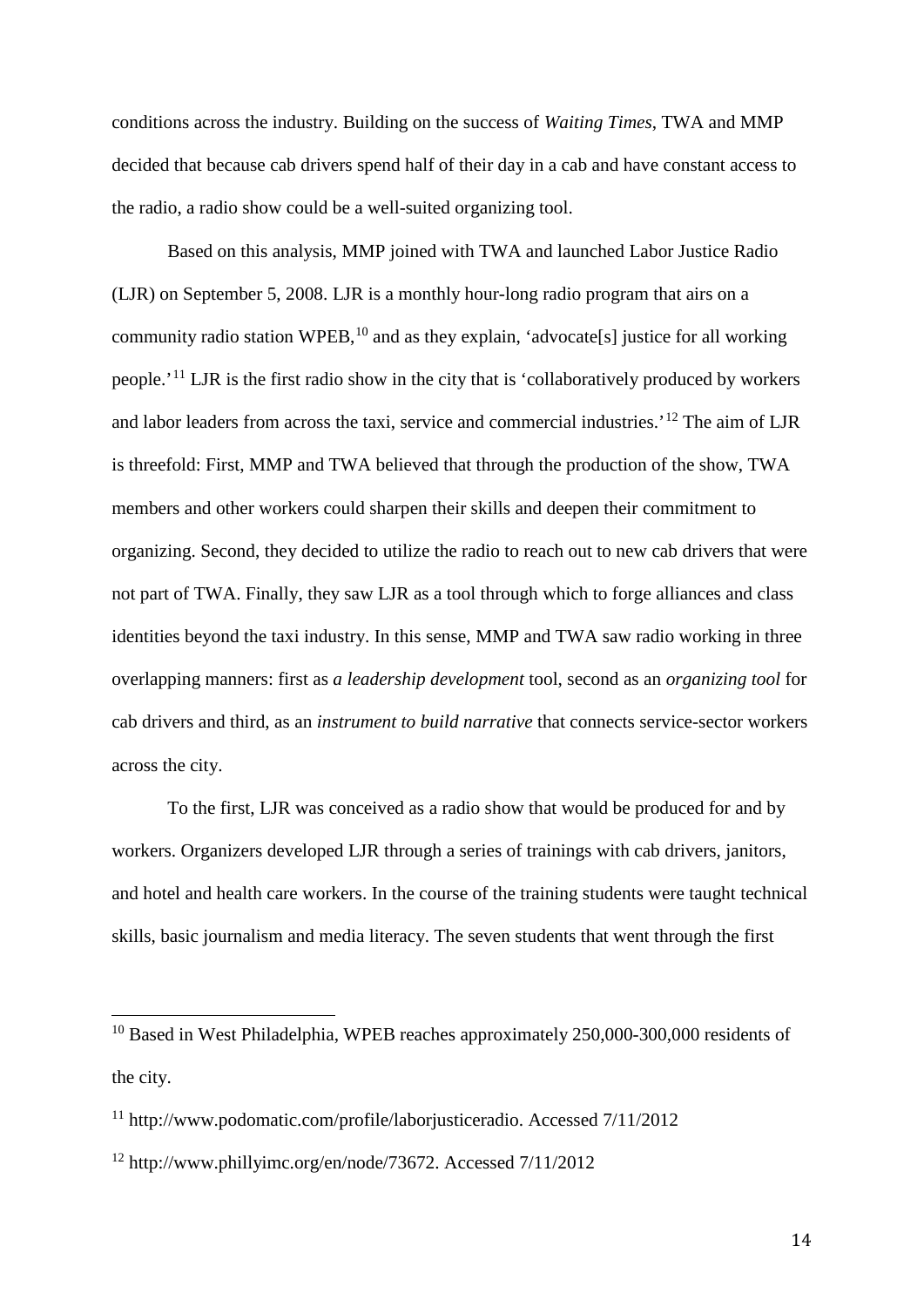round of trainings became LJR's production team. In the three years since its launch, MMP has held four workshops, training over 20 people.

Building the critical analytic skills of people leading LJR was central to the workshop process. As the lead trainer, Sarah McKay explained, the trainings are designed to help people produce stories that either support a group's organizing or helps the listener 'make some connection that they didn't have before.' However, the connections are not only generated through the final product. The continuous process of putting the shows together as McKay points out, helps foster 'a shared class identity' among the groups involved. Reflecting on one of the training sessions, McKay notes that most of the participants came in 'very focused on their own union and kind of putting forward the things that they were working on specifically.' Echoing Roy's thesis (2010) that folk music is 'an activity, not just a thing,' (p. 194) for McKay, one of the key roles of the training workshops, beyond giving people practical journalism and audio production skills, was to help participants see the similarities across their different groups, and experiences. McKay explains:

[W]hat we tried to do was to create a show that was focused on issues that really affected workers but also just working people across the city… So some of the original curriculum was people going and doing interviews or stories about another group besides their own so that people would start [to] see those connections and than having conversations about the ways that … the mainstream media covered drivers versus, like, janitors that that no one was really getting their story told and no one was getting, like, a fair shake by the media at all. So people started to kind of build an idea for a show that was more than just these collective unions. There is definitely still a strong focus on labor but we also try to talk about the budget cuts, the casino that is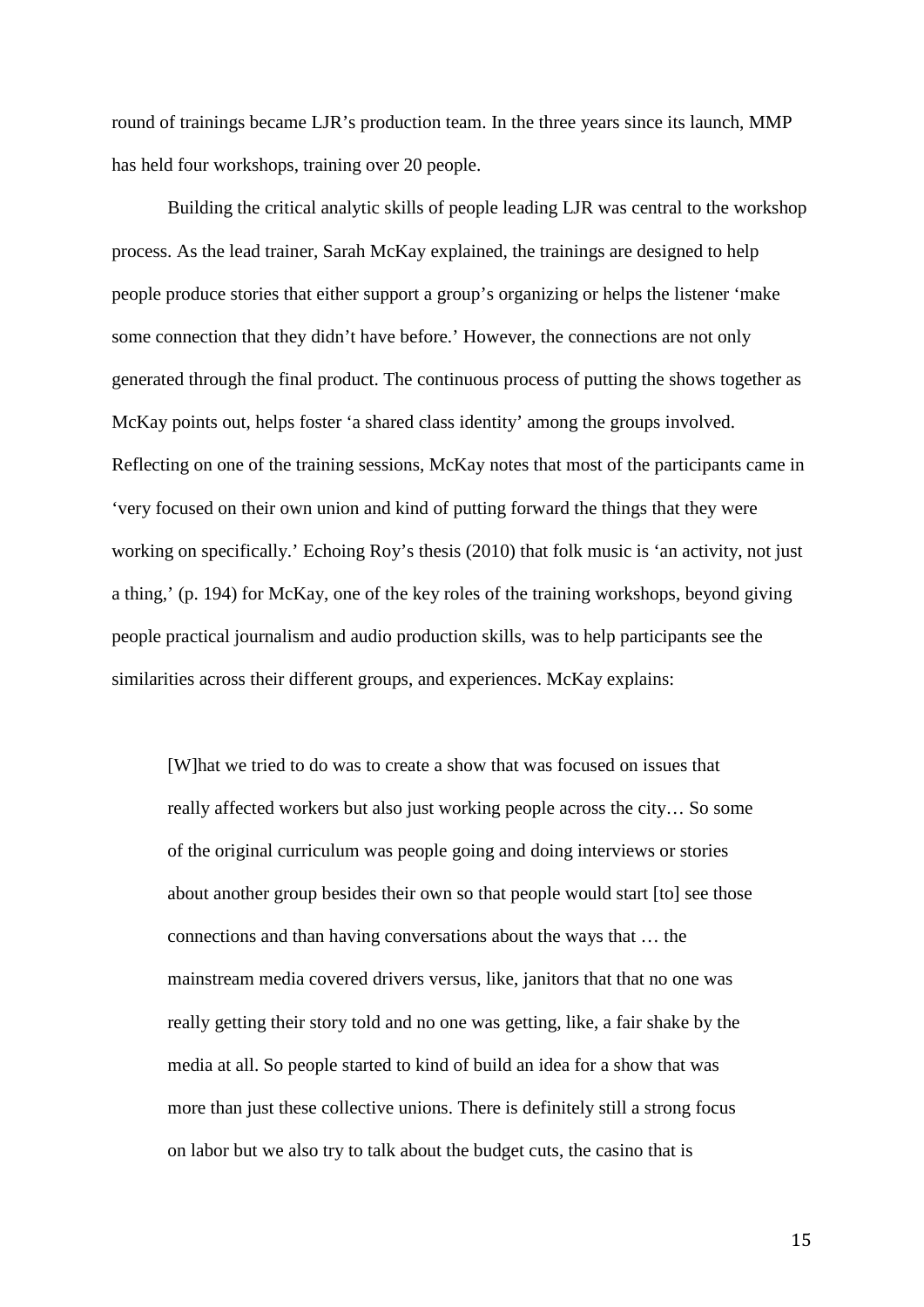proposed to come in, housing, sometimes education…. So, I think we are working towards something that is bigger (interview, 03/2009).

Many people involved with producing LJR share this view. For example, Al Robinson, a union organizer for the Service Employees International Union SEIU 32BJ,  $^{13}$  $^{13}$  $^{13}$  pointed out that LJR played a key role in helping him to build relationships across different sectors of labor:

Labor Justice Radio allows us to blend and coexist a network with other people even though they have different issues like there are people in the clothing industry, people in the commercial industries, people in the residential industries, and now I find myself more involved with these people all the time because now we are networking and share information and finding out that we fight the same people all the time, just at different times. So our strategies become more stronger in dealing with these people and plus when they see us coming as an umbrella they give us a little more respect or listen to us a little better.

This continuous and face-to-face process of putting the shows together, as McKay points out, helps foster 'a shared class identity' among the groups involved. Much more than a local radio program, McKay argues that media and communication are tools for 'carving out more and more space' for poor and working people.

The second role MMP and TWA leaders envisioned for LJR was as an organizing tool specifically for TWA. The hope was that cab drivers would produce the show and tune into

<span id="page-16-0"></span><sup>&</sup>lt;sup>13</sup> SEIU 32BJ is a property service union that includes 120,000 members with primary concentration across the Northeast of the United States, but with members as far south as Florida and as far west as Montana.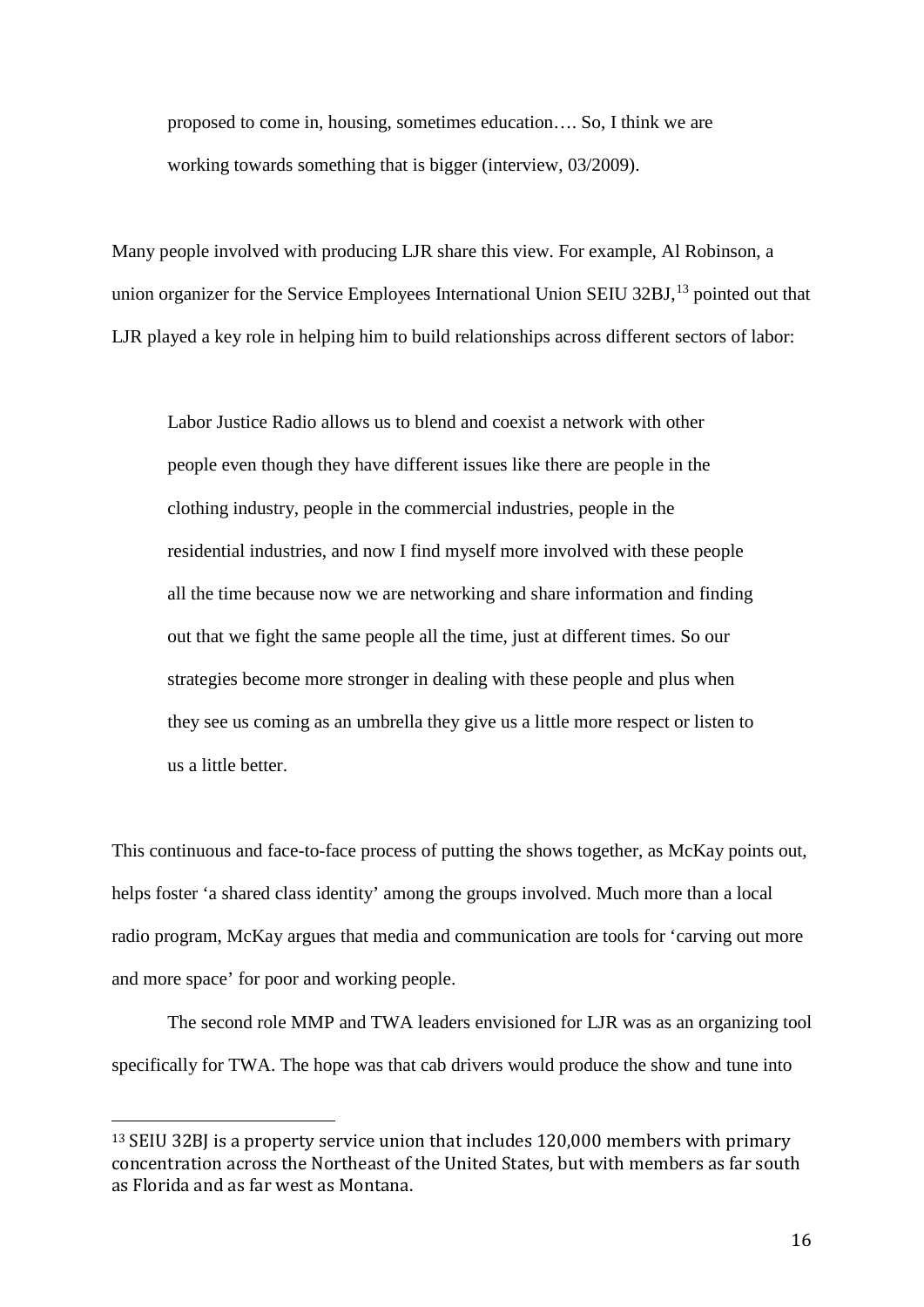the show, and LJR would be a forum for cab drivers to collaborate and organize. This is arguably the most difficult aspect of LJR to document. Even as multiple cab drivers were trained in audio production, only one member of TWA remained a producer. While there is a problem of retention for all workers, primarily because radio production is a heavy investment in time, the lack of retention was especially acute for cab drivers, because these drivers work upwards of 60-hour weeks. Further, it has been difficult to ascertain how many cab drivers tune into LJR in Philadelphia. At the same time, as the show was focused on cab driver organizing, LJR producers became quite close to TWA leadership and the struggle of cab drivers. For this reason, TWA organizing and the cab industry is one of the most consistent themes discussed on the show.

Moreover, while it is difficult to draw direct correlation between radio and TWA organizing, since the founding of LJR, TWA has grown over two times in size to 1,000 members, and they have won important concessions around workers' rights. Further, with TWA's consistent approach of making links to other workers, in 2011 both Philadelphia and New York's TWA, were given an official charter to be part of the AFL-CIO, even though they are not a formal union with collective bargaining rights. As Ron Blount explains 'the last time that it was issued was in the 1960s when it was granted to the United Farm Workers Union headed by the great Caesar Chavez, and one other time in the 1920s to the United Steel Workers.' In reflecting on TWA, Blount argued that the growth and success is due to the role of LJR and other communication mediums that MMP and TWA worked to develop. He explained that, 'media was a key organizing tool for TWA and was the basis of our ability to develop real worker power in Philadelphia.' While this sentiment is difficult to corroborate, Blount and other cab drivers credit LJR as playing a critical role in building the Taxi Workers Alliance while helping the fledgling workers association to organize across the multi-ethnic cab driver community.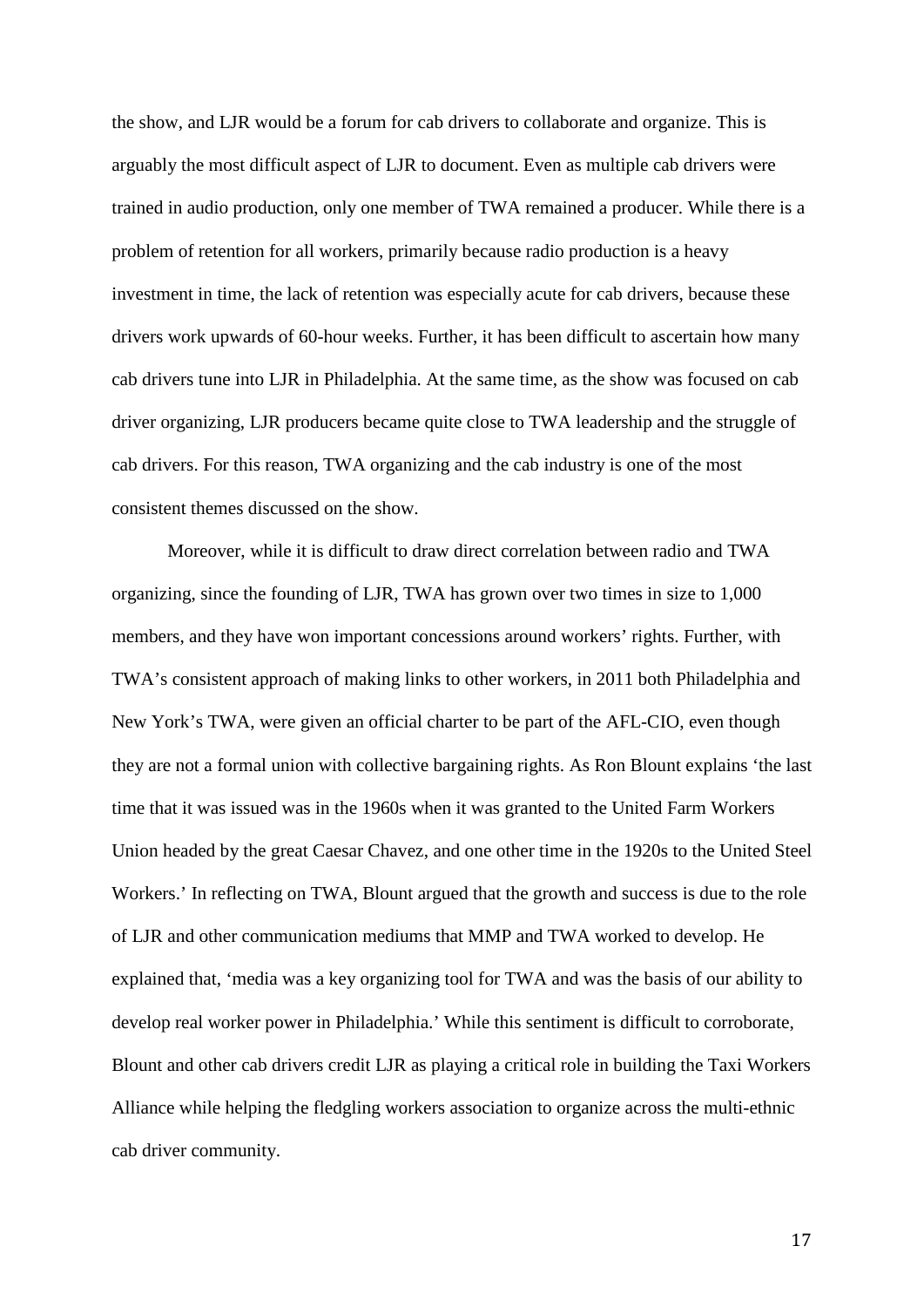The final role of LJR was to build a class-based narrative that links all workers. To this end, a typical one-hour show takes on issues related to the various groups of poor and working people in the region. There are typically three to four stories per episode. The first LJR broadcast included a segment on a UNITE  $HERE^{14}$  $HERE^{14}$  $HERE^{14}$  boycott of Embassy Suites Hotels, a segment on recent immigration raids that targeted members of SEIU local 32BJ, and two pieces on taxi workers.

Detailing the broader focus on workers struggles, McKay explained that LJR aimed to 'share the stories and perspectives left out of mass media.' This goal was exemplified during a 2009 strike of the Philadelphia local transit workers union (TWU Local 234). Blount and other cab drivers recognized the lack of representation of workers' voices in the local mass media during the strike. In order to remedy this imbalance, Blount and other cab drivers and members of MMP went to the picket lines and interviewed workers. These recordings became the basis of both a viral video and a LJR story on the strike. A year later, LJR was recognized by the Coalition of Labor Union Women (CLUW) as well as U.S. Congressman Chaka Fattah as a critical platform and voice for poor and working people in the region, particularly because of their coverage of the TWU strike and a later nurses' strike at Temple University.

The sense of solidarity that emerged amongst cab drivers, through their relationship to the MMP network and their use of radio and other media was not sporadic but patterned, occurring multiple times throughout our research. First, in early 2009, just as LJR was developing, cab drivers came into contact with hotel workers and organizers with the local union UNITE HERE, through MMP media classes and other MMP network events. During this time, members of UNITE HERE became embroiled in a contract fight with a local high-

<span id="page-18-0"></span> <sup>14</sup> UNITE HERE is a union that represents workers in the U.S., and Canada who work in hotel, gaming, food service, manufacturing, textile and airport industries. There are approximately 250,000 active members in UNITE HERE.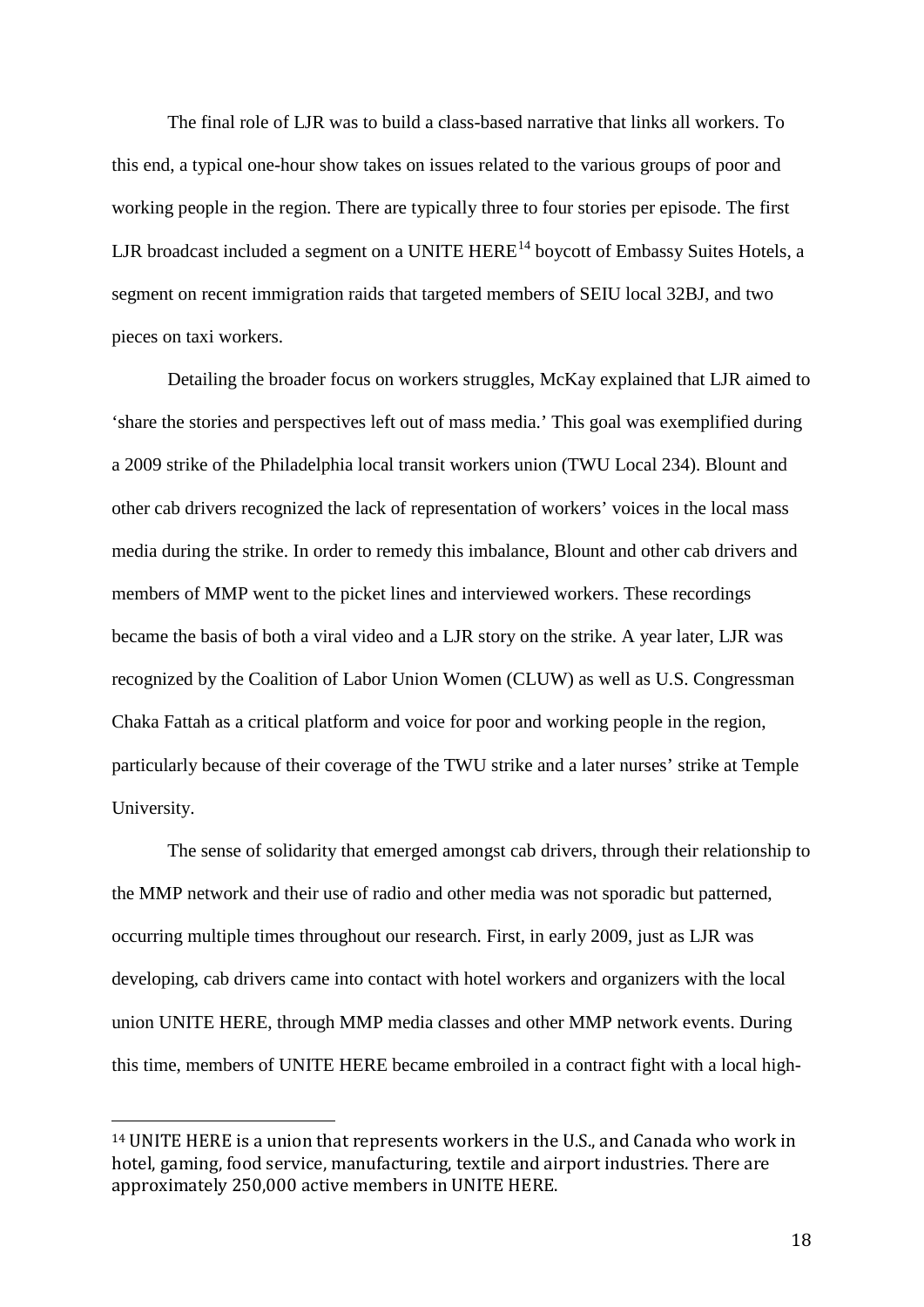end hotel. Union organizers planned a series of actions to gain leverage in this contract fight and one of those actions was to work with MMP and other community groups to have a nonunion delegation visit the hotel and demand that management end the contract dispute. Three cab drivers including TWA president Ron Blount attended the community delegation. Following the delegation, UNITE HERE was planning for a potential strike and members of TWA pledged that they would not pick-up or drop off passengers at this local hotel during the strike. This 'solidarity strike' never came to fruition as UNITE HERE and hotel management worked out the dispute, however, it showed the growing sense of solidarity that developed amongst Philadelphia's cab drivers and workers more generally.

A second example can be seen in a 2011 action in which high school students from the Philadelphia Student Union and other organizations involved in a *Campaign for Non-Violent Schools* (CNS) organized a massive demonstration to challenge the 'school to prison pipeline,' while calling for greater funding for public education. The rally was punctuated by a march down Philadelphia's Broad Street. At the front and back of the march were a small fleet of cabs driven by members of TWA, with signs explaining that they supported the campaign and broader push for increased funding of public education.

Across these examples, what emerged was a sense of solidarity amongst cab drivers solidarity with hotel workers, security guards, high school students and others. And importantly, as Blount and others explain, it was through their work with MMP and their use of radio and other media that cab drivers began to build this sense of unity with the broader class. This emergent sense of class-consciousness dovetails with the work of previously discussed sociologists (Eyerman & Jamison, 1998; Roscigno & Danaher, 2004; Roy, 2010), who argue that music generally and the radio specifically, played a critical role in the formation of collective identity in U.S.-based struggles.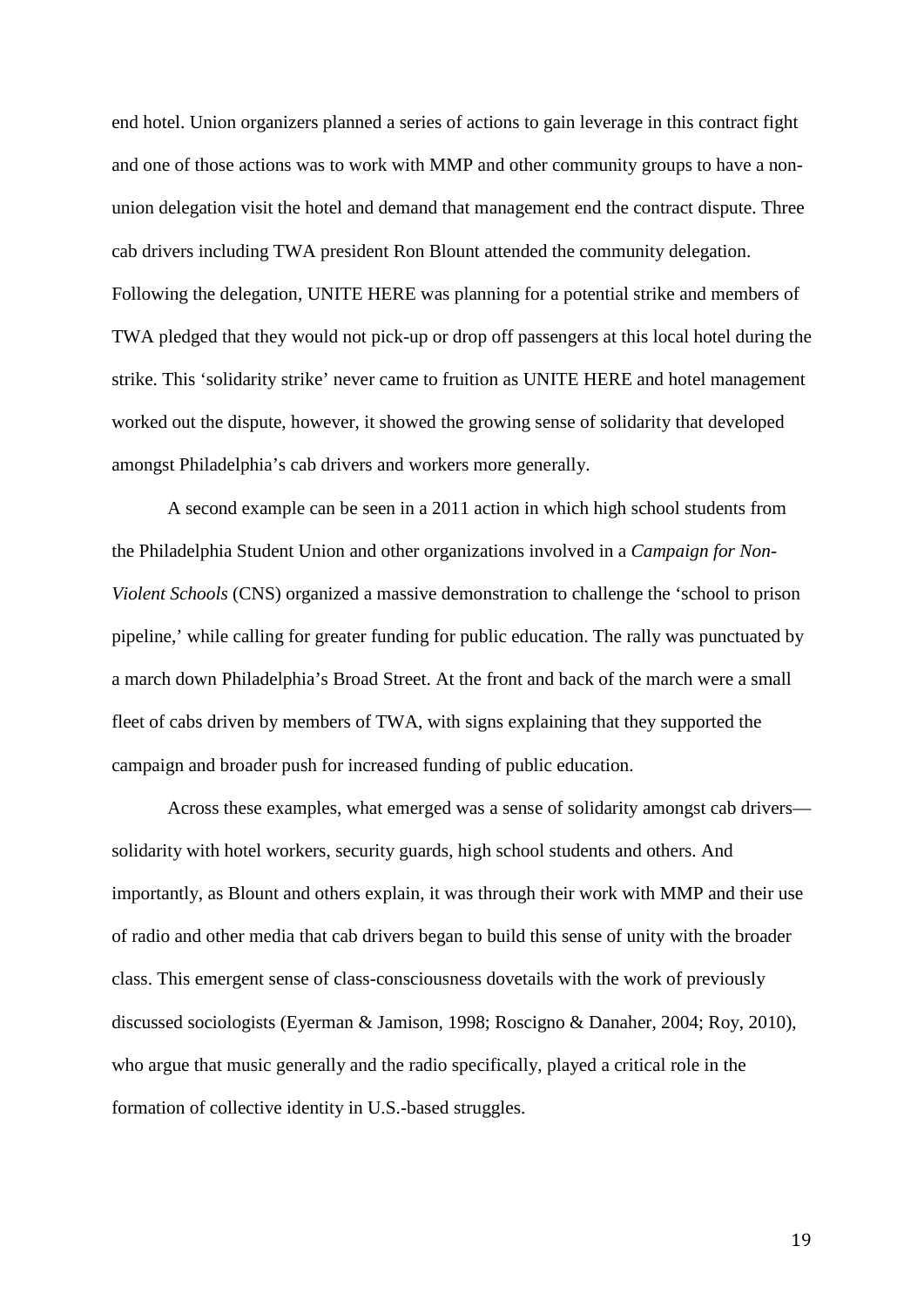#### *New Media, The Digital Divide and Urban Movements*

While MMP utilizes 'old media' such as the radio to forge working class subjectivity, new media are also a core element of MMP's media-led movement building approach. The central component of their new media strategy is a community web portal, where MMP members and allies can upload stories, or audio/video segments. The community portal is composed of four themed sections: education, labor, housing, and general movement building. As Tim, MMP's digital organizer explained, 'the website is meant to be a place where organizing and movement building can happen on specific issues like workers' rights or education.' Tim continued, 'the central web page however, is meant to link these different struggles together and show how the fight for equitable education across the region is linked to the fight of cab drivers for a union.' This quote captures MMP's vision to use new media to both push forward different sectors of struggle and link across what would otherwise seem like autonomous issues.

Hence, MMP's web portal is emblematic for movement building that is driven by new-media tools. New media, as the web portal indicates, lends itself well to connect and generate commonalities across a diversity of actors and issue areas as it allows for direct interactive communication through a common gateway. As such, MMP employs it to link different segments of the splintered working class in an effort to build a poor and working class-led movement. This strategy of using new media was first developed in 2007 when MMP created a video training program: Our City Our Voices (OCOV). OCOV was a collaborative project between MMP and Juntos, a local community organization dedicated to the rights of Spanish-speaking immigrants.

The idea of the Our City Our Voices project emerged during the national 2006 protests for immigrant rights. Based on the mass outpouring and a lack of immigrant voices in mainstream media, members of MMP and Juntos wanted to use Philadelphia's plan for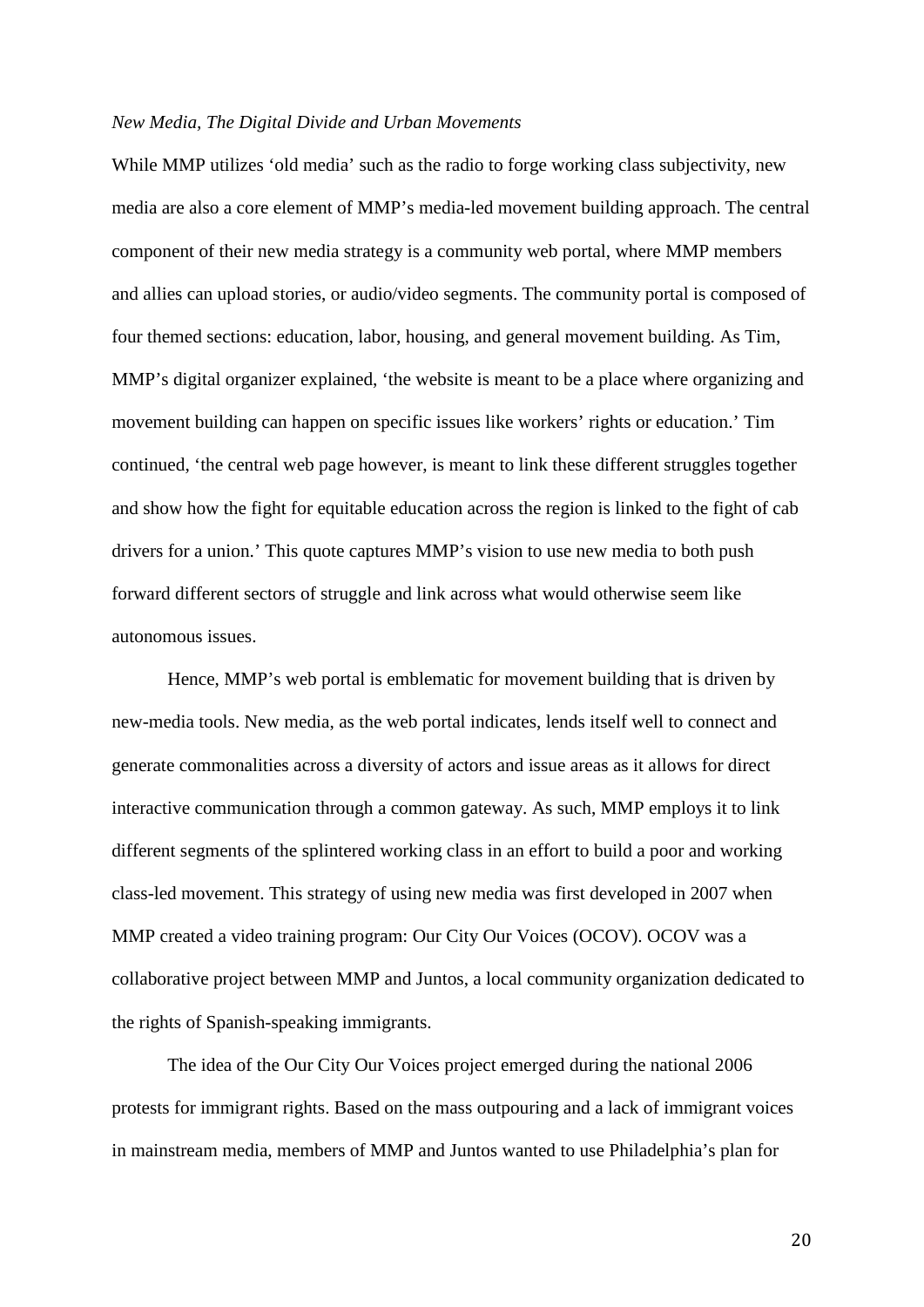developing a municipal wireless internet network as a central backbone to getting immigrants and low-wage workers to create videos and share their stories to challenge the dominant discourse. MMP and Juntos also wanted to bring Spanish-speaking immigrants into contact with students, low-wage workers and other immigrant communities.<sup>[15](#page-21-0)</sup>

Supported by a grant from the Knight Foundation, OCOV trainers organized an eightweek long workshop on video production. The workshop was structured in two parts. During the first section, students were trained in video and web skills and in the second section they would go out and make videos about social and political issues. Every student in the class was also offered a desktop or laptop computer and an internet subscription. As MMP organizers explained, the aim of OCOV was to give people both the tools and skills of the digital age while developing a novel platform through the web. The OCOV workshops and its products exemplified a novel strategy for using media in building a local/regional class identity. The students of OCOV classes were selected from groups and communities that MMP had targeted as important elements of a bigger class-based movement. Students came from local immigrant communities as well as service sector unions.

OCOV's strategy of using new media and production classes to forge ties across different segments of the urban working class resulted in student-produced videos, which were used to forge tighter connections among MMP's constituent groups. The videos revealed the similarities between the various struggles of hotel workers, janitors, students, nurses or immigrants, prompting cooperation and convergence among them. As Nawala Uusiku, a housekeeper from UNITE HERE who was in both OCOV trainings pointed out to us: 'we kind of developed this sense of community. We are from different organizations but we became this community.' This community she referred to was developed both through the

<span id="page-21-0"></span><sup>&</sup>lt;sup>15</sup> For a detailed account of organizing strategies used by immigrant communities see Das Gupta (2006), Ness (2005).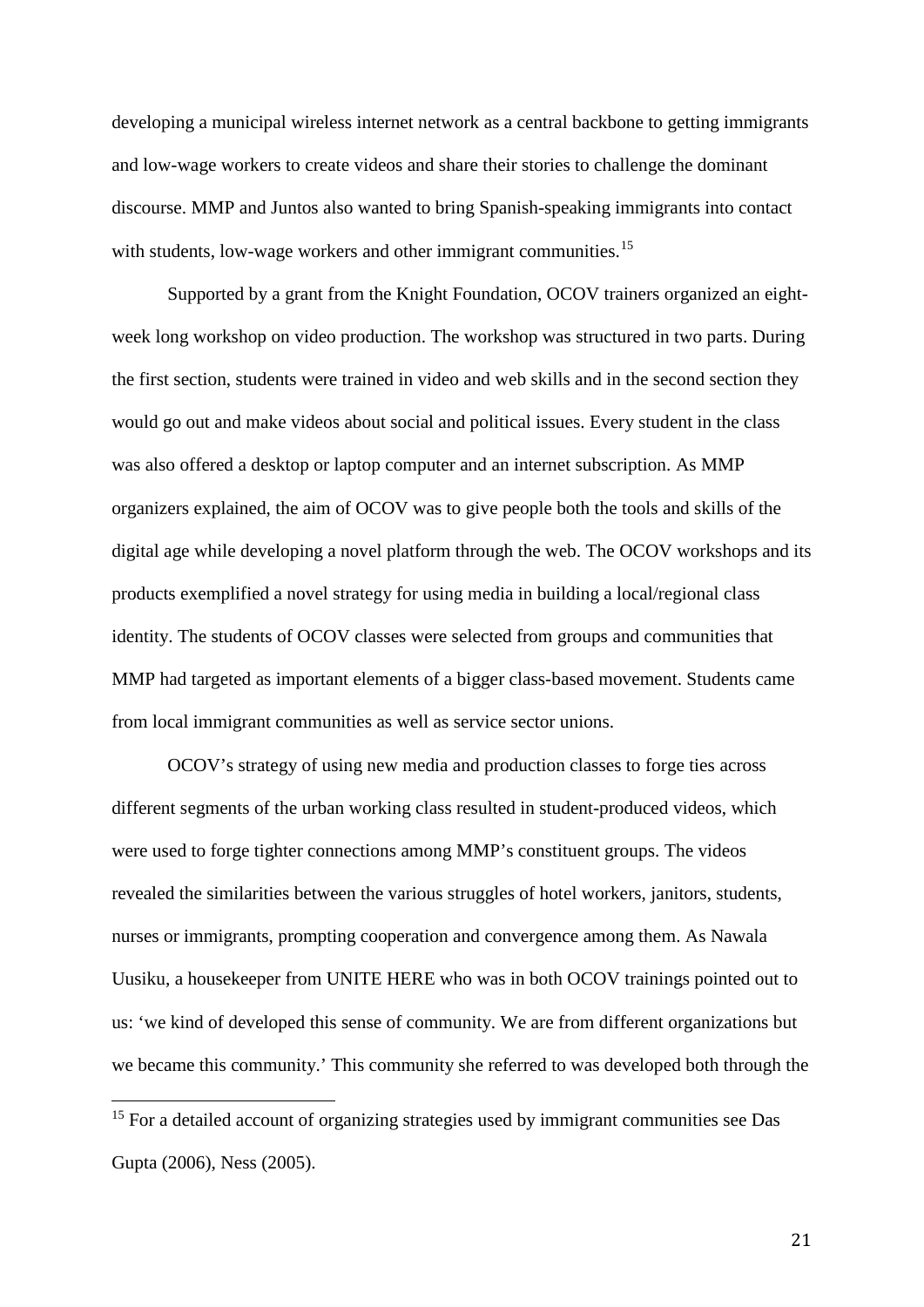creation of media as well as through the crucial process of learning how to use media. In this sense, while collective identity is forged through old and new media products, we must also continue to focus on the learning process of media production as a source of identity formation (Greenhow & Robelia, 2009).

A further important element of OCOV workshops were the way the process of media production led to offline relationships, growing trust among people, and a shared network of struggle. As one of the OCOV trainers, Dana Perchik explained:

[E]ven these classes and workshops were working within that framework of allowing people to have the space and access to tell their own stories but also to be able to then later plug in to MMP and cover events, their own events or other people in other networks, to build alliances with each other's struggles, which was amazing to actually see happening cause I have been working with MMP for a long time and have been hearing about connections of various networks and building this giant movement and its really hard to sometimes see that and that big vision. But it was amazing because even when we were working with PSU [Philadelphia Student Union] specifically we were going covering the taxi cab workers' events and UNITE HERE and other union events, watching how everyone was actually showing up to each others work and really participating. … I felt like it even heightened the importance of these skills and see that people can provide that for one another in their various struggles and also in their own.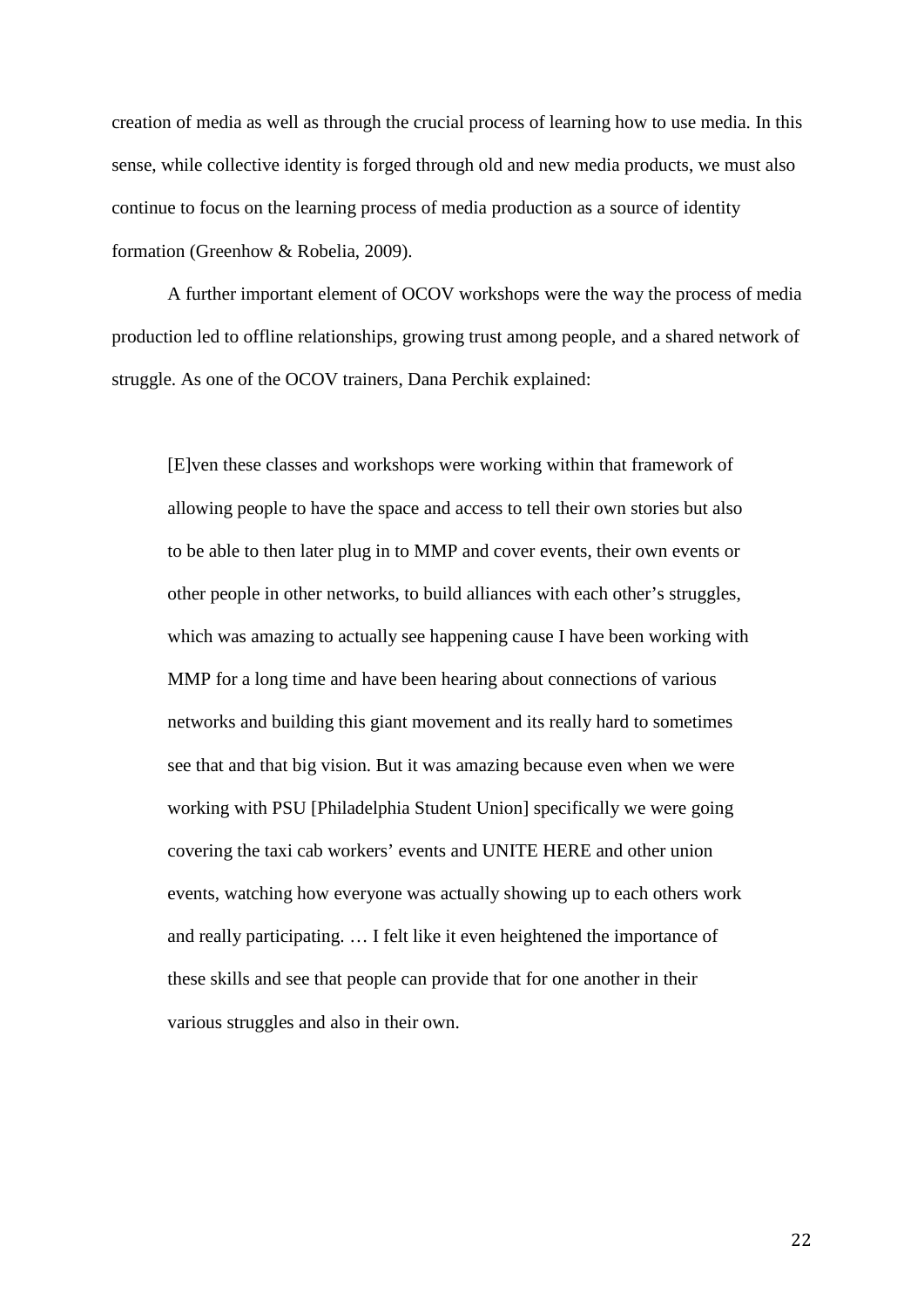OCOV's success led organizers to design a strategy for more continuous cross-group fertilization and self-empowerment. As such, in the fall of 2008, OCOV initiated 'master classes' for those that went through the initial training cycle. As Dana explains:

The idea is to sort of form a group of people that then can be active, out filming events and documenting meetings or issues that are coming up in a timely way and sort of turning them around on the blog in a fashion that is a fast production model. … [The goal is to] train people that then can become autonomous kind of working units. So the master class would be like the meeting point for all of those people in a regular way but in between that there would be sense that these are the activities that are going on this week or this month and who is available to cover this (interview, 06/2009).

While the OCOV project ended in 2009 because of a lack of resources, it led the organization to both recognize the importance of training in building an army of media makers that identify with one another, while also forcing MMP to understand the gravity of the digital divide. Correspondingly, MMP began to focus on new media production while also engaging and advocating around the digital divide. As MMP founder David Walker explained, 'we recognized that a majority of the folks we worked with did not have internet access…on one hand this meant we needed to focus on other media, but on the other, it led us to advocate around digital inclusion.' Since the OCOV classes, MMP developed a digital justice coalition that put pressure on the City of Philadelphia to develop a plan around digital inclusion. Following this, MMP played a central role in applying for federal funding to address the digital divide. Currently, MMP is developing six computer centers in low-income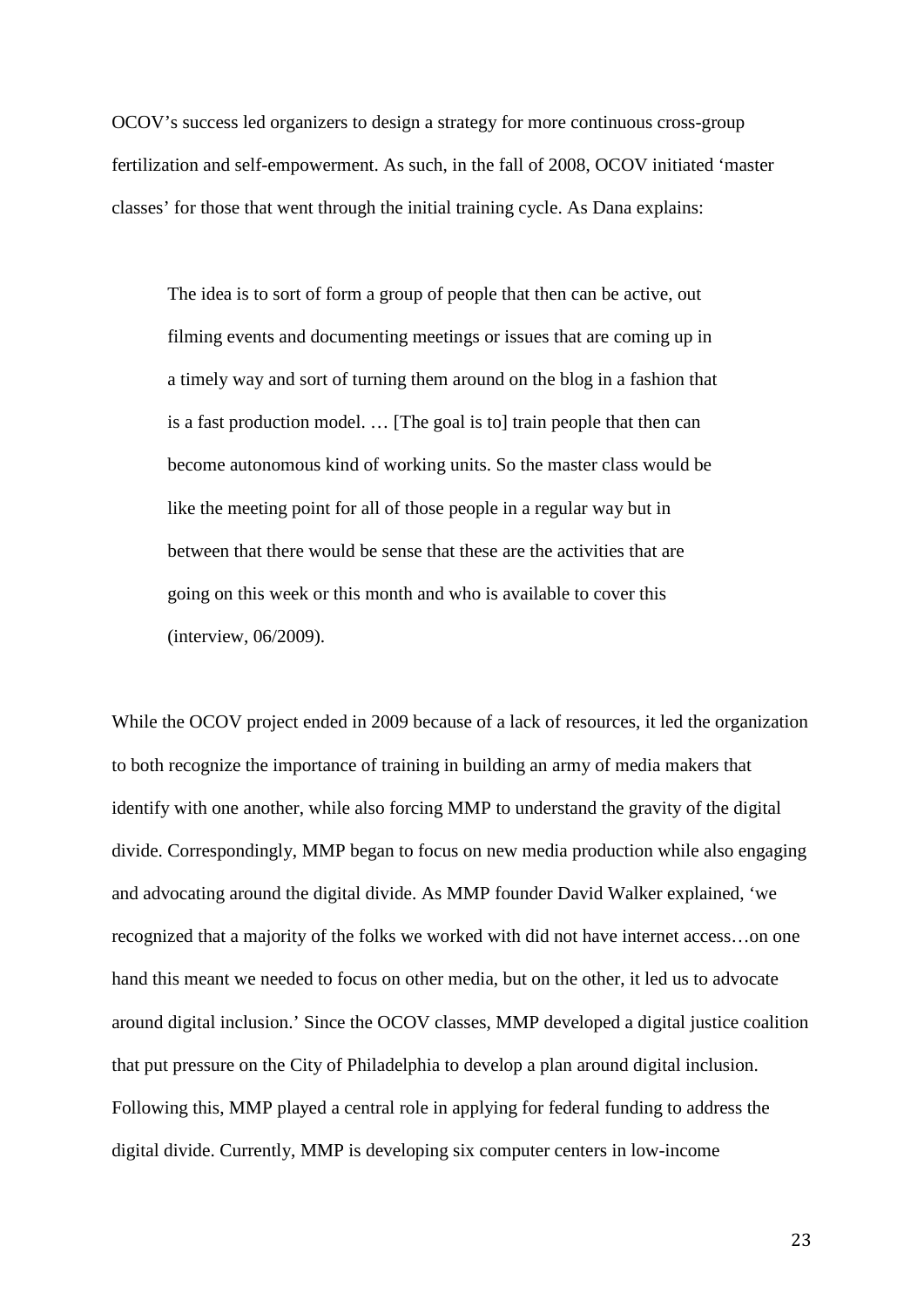communities across the city while training 700 people a year in digital literacy and basic media production. The purpose of these centers and training programs is to give people skills and access to new tools, but do this as part of a larger process that helps people to understand how their everyday struggles are linked within the wider struggle of the region's working class.

Similarly to 'old' communication mediums, analyzing the utilization of new media through our framework helps to bring out the increasing importance of communication for movement building in neoliberal capitalism. The apparent fracturing of the working class calls for communication mediums that can bring together and generate links across what might seem like unrelated issues such as unemployment or housing. MMP's web portal and projects such as OCOV are crafted to connect the different struggles and constituencies together and show the linkages between them. Bringing people online, creating videos and using web-based tools is well suited for this. At the same time, however, the reality of the digital divide prompts adjustments to internet-based movement building as a large part of the most disaffected lack the necessary access.

### **Conclusion**

Much like the gradual adoption of the internet in working class communities across the U.S., in the 1950s Algerians were slow to adopt the radio, as it was a tool of their oppressor, the French. Over time however, as the National Liberation Front began broadcasting *The Voice of Fighting Algeria,* Algerians began buying radios and within a few years it became a widespread communication technology. Fanon entreats his audience to understand the radio as a technique for building identity. It was not merely the broadcast of *Voice,* but the act of sharing and retelling that story that became the source of collective politics.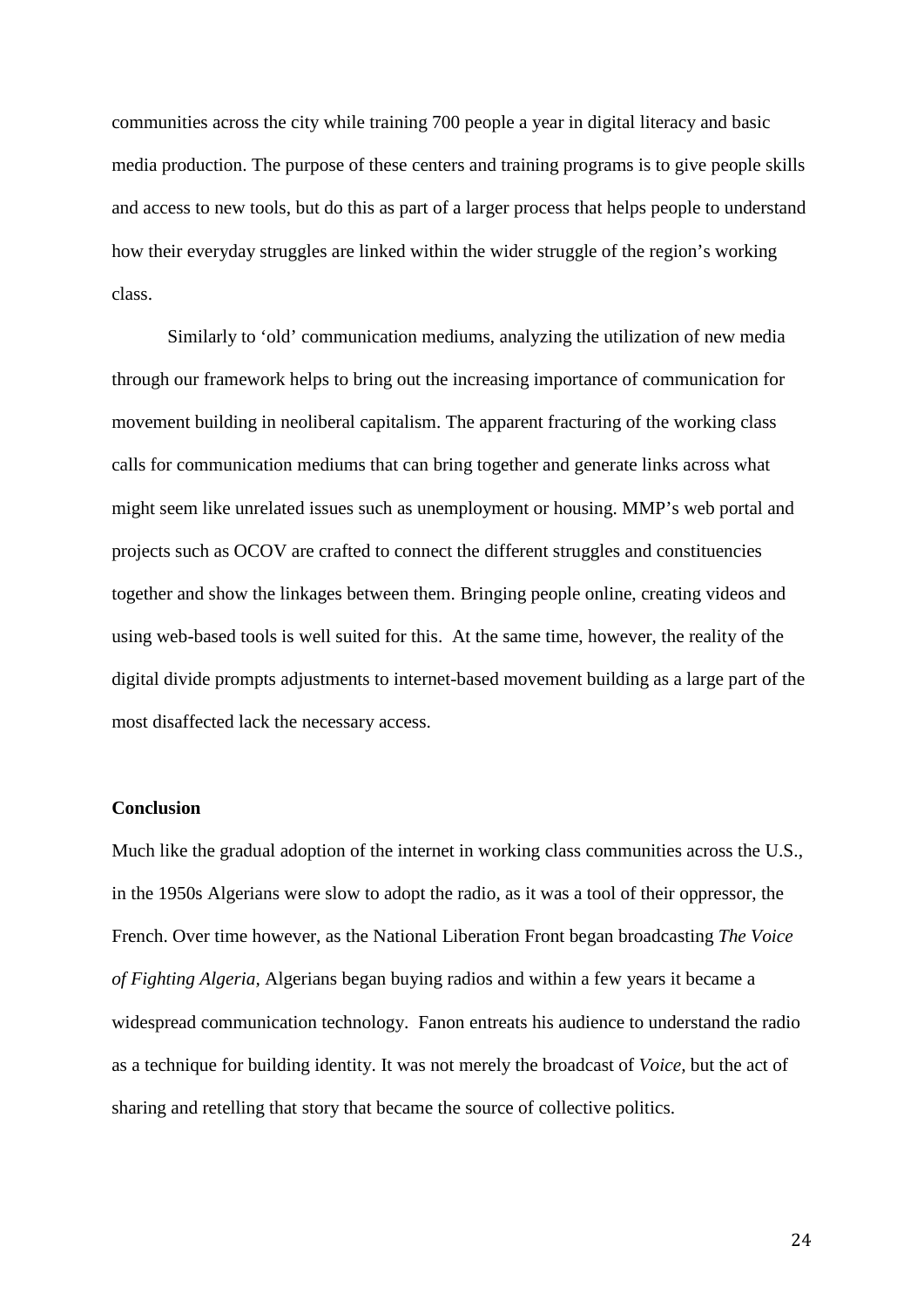It is this vision of the role of the radio and web, as a participatory media technique, where members of poor and working class communities can tell and share their stories, which informs our work. More specifically, we argue for bringing a class-based focus back into the study of social movements and for a more interlinked perspective on the role of old and new communication mediums for contemporary movements. Our research shows that *class-based* social movement formations like the MMP network are pivotal for understanding contemporary movement struggles and that they harness both new media tools such as the internet while relying on old mediums like radio. These older mediums are vital tools for communities on the other side of the digital divide. The pervasiveness as well as variety of media combined with the economic and political precariousness faced by many contemporary urban residents suggests that networks take shape across a range of media channels. Moreover, it is not merely the final media product and its consumption that entices collective identity but the process of media production itself which can be employed to harness collective identities. Old and new media are used as participatory media techniques through which the poor and working sectors are beginning to constitute themselves as a class.

Further, we maintain that the particular context, such as a community's access to technology or the work- and life-world conditions, determines the most appropriate communication medium. Thus, while many scholars are effusive about the role of new media, in many communities old communication mediums such as the radio are more effective. In this sense, while the internet offers the ability for greater participation and many-to-many communication as well as new forms of social distribution, the vast digital divide as well as contextual factors such as work environments limit the effectiveness of these mediums for social movement politics. For contemporary poor and working class communities, a multimedia platform encompassing old, new and face-to-face communicative practices is playing a key role in urban movement building.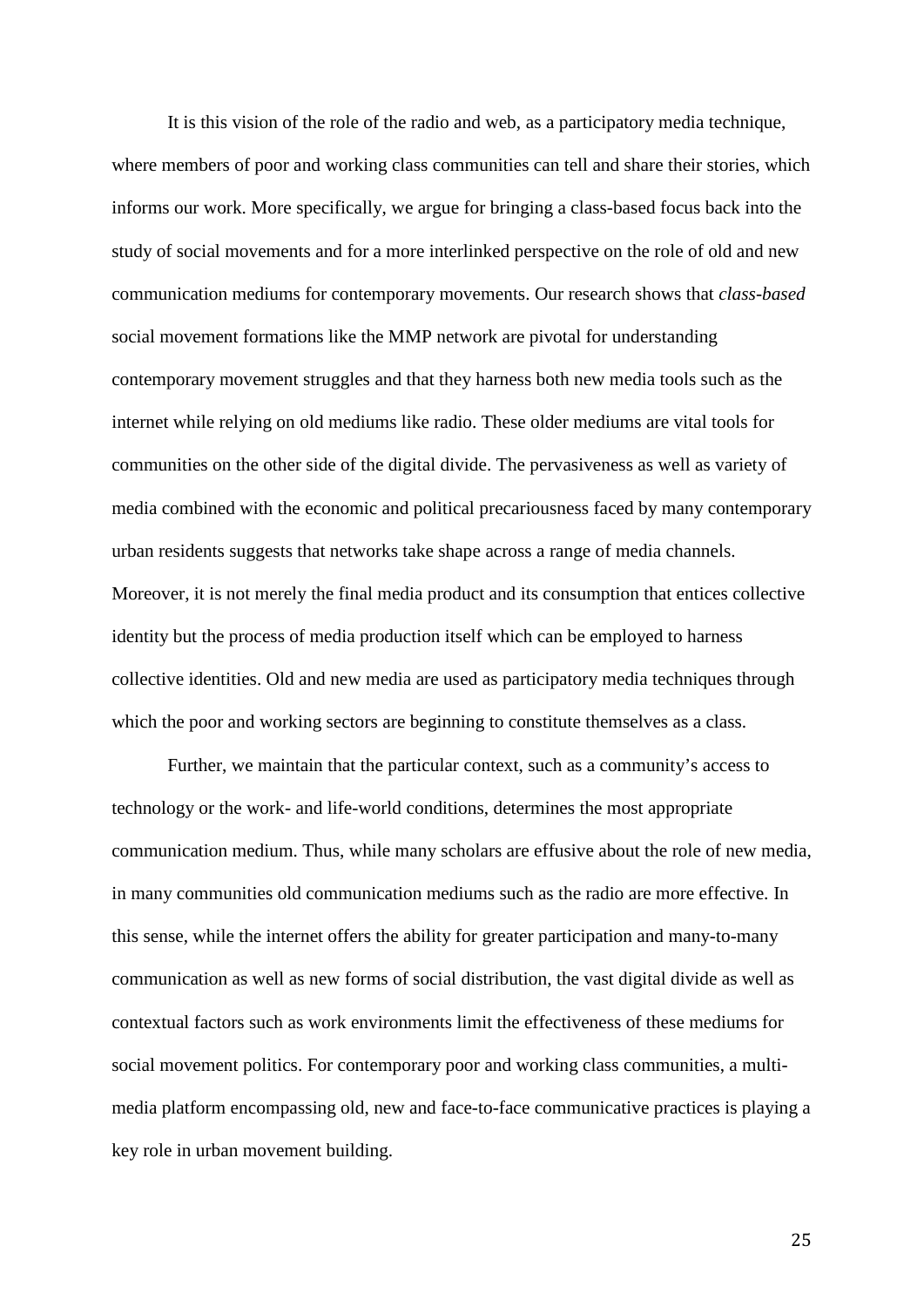#### **References**

Aglietta, M. (1979) *A Theory of Capitalist Regulation: The US Experience* London and New York: Verso Press.

Baucom, I. (2001) Frantz Fanon's Radio: Solidarity, Diaspora and the Tactics of Listening *Contemporary Literature*. 42(1), pp. 15-49.

Bimber, B, Flanigan, A .J. & Stohl, C. (2005) Reconceptualizing Collective Action in the Contemporary Media Environment *Communication Theory.* 15(4), pp. 365-388.

Boyer, R. (1990) *The Regulation School.* New York: Columbia University Press.

Brenner, N., & Theodore, N. (2002) *Spaces of Neoliberalism: Urban Restructuring in North America and Europe* Malden: Blackwell Publishers.

Castells, M. (1996) *The Rise of Network Society, The Information Age: Economy, Society and Culture Vol. 1* Cambridge MA: Blackwell.

Cleaver, H. (1979) *Reading Capital Politically* Austin, TX: University of Texas Press.

Cohen, L. (2008) *Making a New Deal: Industrial Workers in Chicago, 1919-1939* Cambridge, Cambridge University Press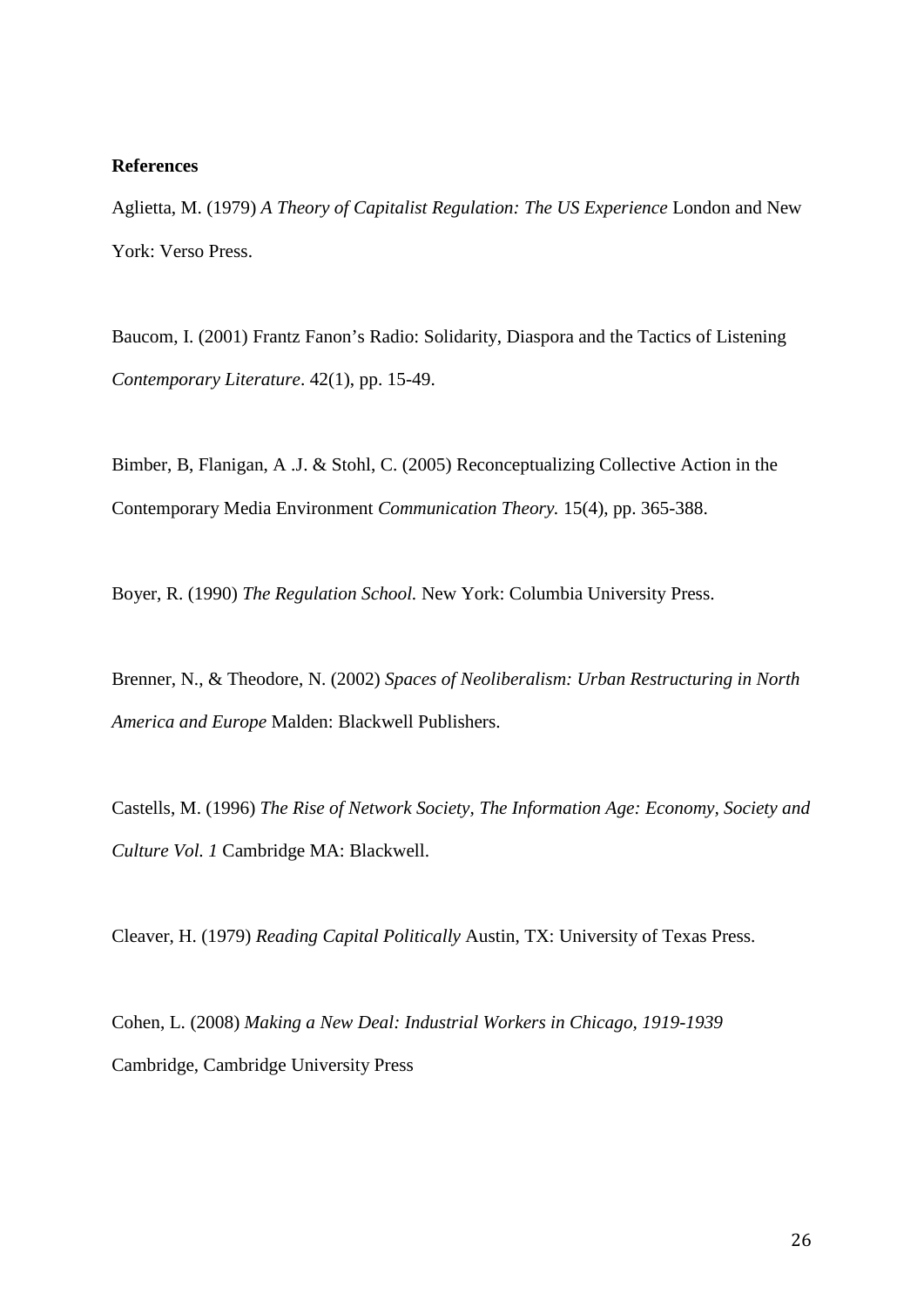Dailey, D., Bryne, A., Powell, A.; Karganais, J., & Chung, J. (2010) *Broadband Adoption in Low- Income Communities* New York: Social Science Research Council.

Dalla Costa, M. & James, S. (1972) *The Power of Women and the Subversion of the Community* Bristol: Falling Wall Press.

Das Gupta, M. (2006) *Unruly Immigrants: Rights, Activism, and Transnational South Asian Politics in the United States* Durham: Duke University Press.

Davis, M. (2006) *Planet of Slums* New York: Verso

Downing, J. (2008) Social Movement Theories and Alternative Media: An Evaluation and Critique, In Communication, Culture and Critique, 1, pp, 40-50.

Dunbar-Hester, C. (2009) "Free the Spectrum!" Activists Encounters with Old and New Media Technology *New Media and Society* 11.1-2 (2009): 221-240

Earl, J., Kimport, K., Prieto, G., Rush, C. & Reynoso,K. (2010) Changing the World One Webpage at a Time: Conceptualizing and Explaining Internet Activism *Mobilization: An International Journal*, 15, 4, pp. 425-446.

Eyerman, R. & Jamison, A. (1998) *Music and Social Movements: Mobilizing Traditions in the Twentieth Century* Cambridge: Cambridge University Press.

Fanon, F. (1994) *A Dying Colonialism* New York City: Grove Press.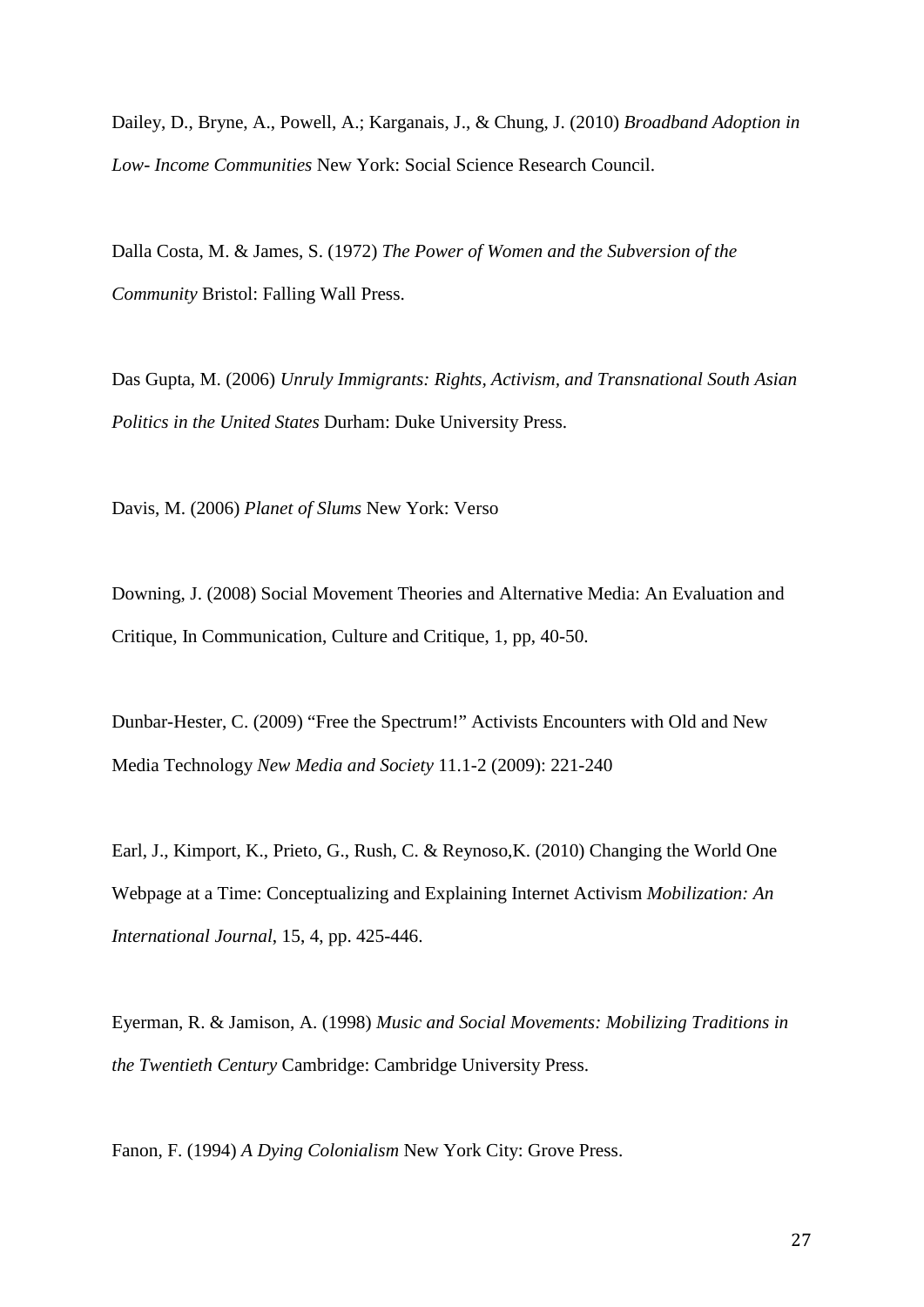Feenberg, A. (2009) Critical Theory of Communication Technology: Introduction to the Special Section, In *The Information Society: An International Journal*, 25, pp, 77-83.

Gamson, J. (1997) Messages of Exclusion: Gender Movements and Symbolic Boundaries *Gender and Society*, 11(2), pp. 178-199.

Gladwell, M. (2010) Small Change: Why the Revolution Will Not Be Tweeted *The New Yorker*, October 10, 2010.

Greenhow, C. & Robelia, B. (2009) Informal Learning and Identity Formation in Online Social Networks. In *Learning, Media and Technology*, 34(2), pp. 119-140.

Goode, J. & Maskovsky, J. (2001) *The New Poverty Studies: The Ethnography of Power, Politics and Impoverished People in the United States* New York: NYU Press.

Habermas, J. (1981) New Social Movements *Telos* 49, pp.33-37.

Halleck, D. (2002) *Hand-held Visions: The Impossible Possibilities of Community Media*. New York: Fordham University Press

Hardt, M. & Negri, A. (2004) *Multitude: War and Democracy in the Age of Empire* New York: The Penguin Press.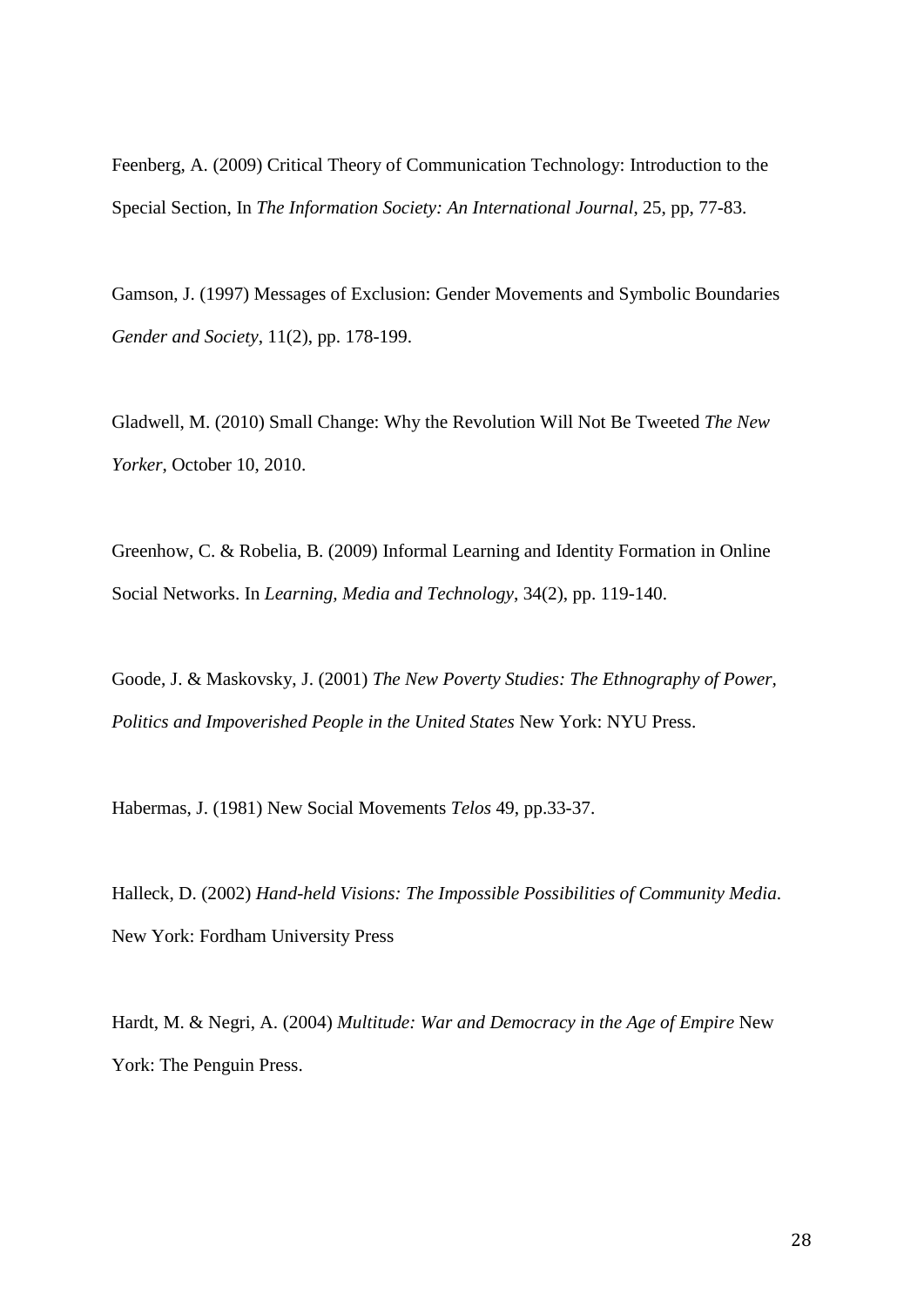Harvey, D. (1990) *The Condition of Postmodernity: An Enquiry into the Origins of Cultural Change* Malden, MA: Blackwell.

Harvey, D. (2005) *A Brief History of Neoliberalism* New York: Oxford University Press.

Hodos, J. (2002) Globalization, Regionalism and Urban Restructuring: The Case of Philadelphi. In *Urban Affairs Review* 37(3), pp. 358-379.

Howard, P. & Parks, M. Eds. (2012) Social Media and Political Change: Capacity, Constraint and Consequences. In *Journal of Communication* (special issue), 62, 2.

Jameson, F. (1990) *Postmodernism, or, The Cultural Logic of Late Capitalism* Durham: Duke University Press.

Juris, J. (2005) The New Digital Media and Activist Networking within Anti–Corporate Globalization Movements *The ANNALS of the American Academy of Political and Social Science,* 597: 189-208

Juris, J. (2012) Reflections on #Occupy Everywhere: Social Media, Public Space, and Emerging Logics of Aggregation, *American Ethnologist*, 39, 2, pp, 259-279

Katznelson, I. (1981). *City Trenches: Urban Politics and the Patterning of Class in the United States* New York: Pantheon Books.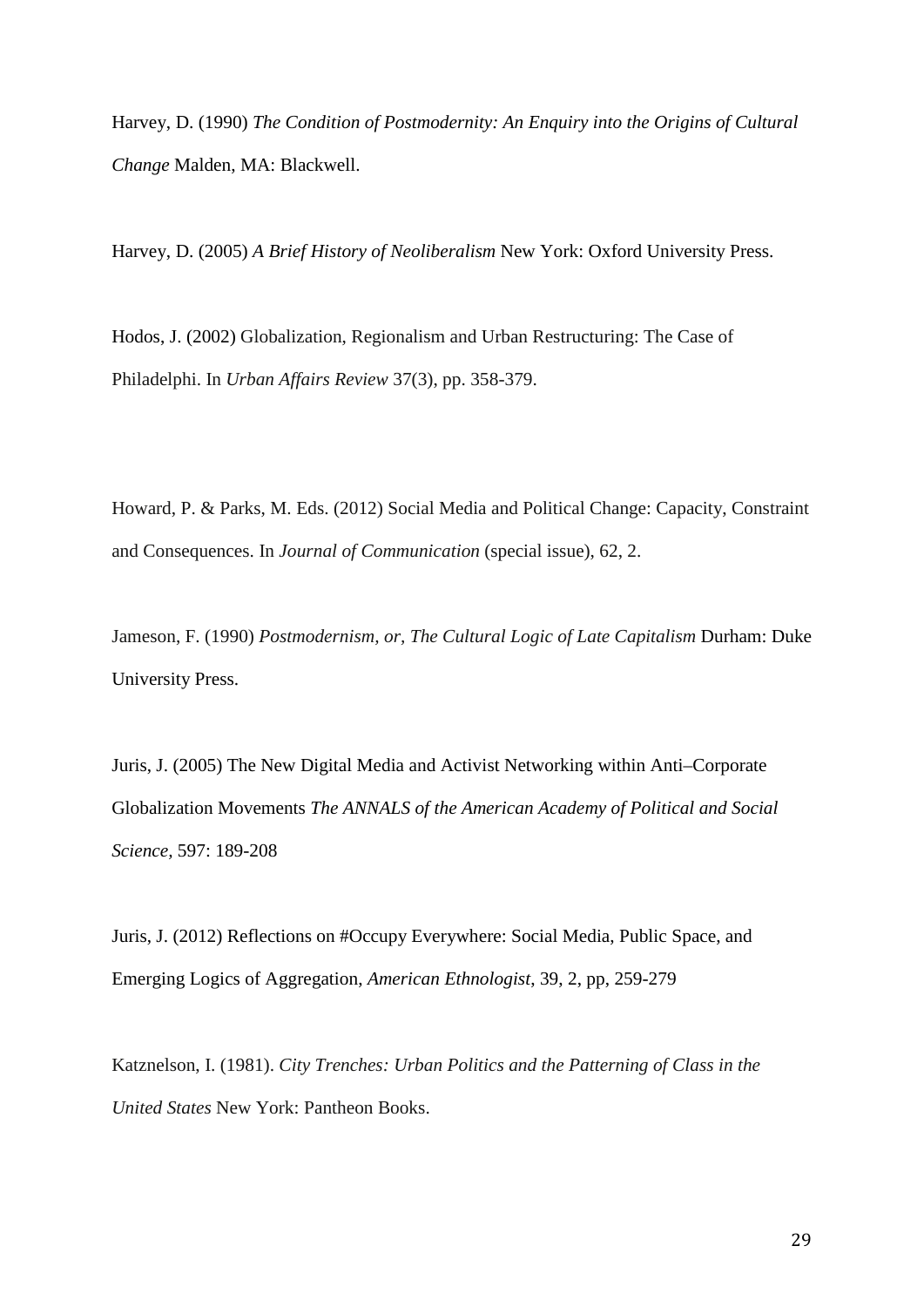Kidd, D. (2003) Indymedia.org: a new communications commons. In M. McCaughey & M.D. Ayers (Eds.), *Cyberactivism: Online Activism in Theory and Practice*, pp. 47-70 New York: Routledge.

Laclau, E. & Mouffe, C. (1985) *Hegemony and a Socialist Strategy: Towards a Radical Democratic Politics* New York: Verso.

Lipitez, A. (1985) *The Enchanted World* London and New York: Verso Press.

Lukacs, G. (1971 [1923]) *History and Class Consciousness* Boston: MIT Press.

Marcuse, P. (2009) From Critical Urban Theory to the Right to the City *City*. 13(2-3), pp. 185-197

Margolis, M. & Resnick, D. (2000) *Politics as Usual: The Cyberspace 'Revolution.'*  Thousand Oaks, CA: Sage Publications.

Marx, K. & Engels, F. (1978) *The Marx-Engels Reader* London: W.W. Norton and Company.

Massey, D. & Denton, N. (1998) *American Apartheid: Segregation and the Making of the American Underclass* Cambridge: Harvard University Press.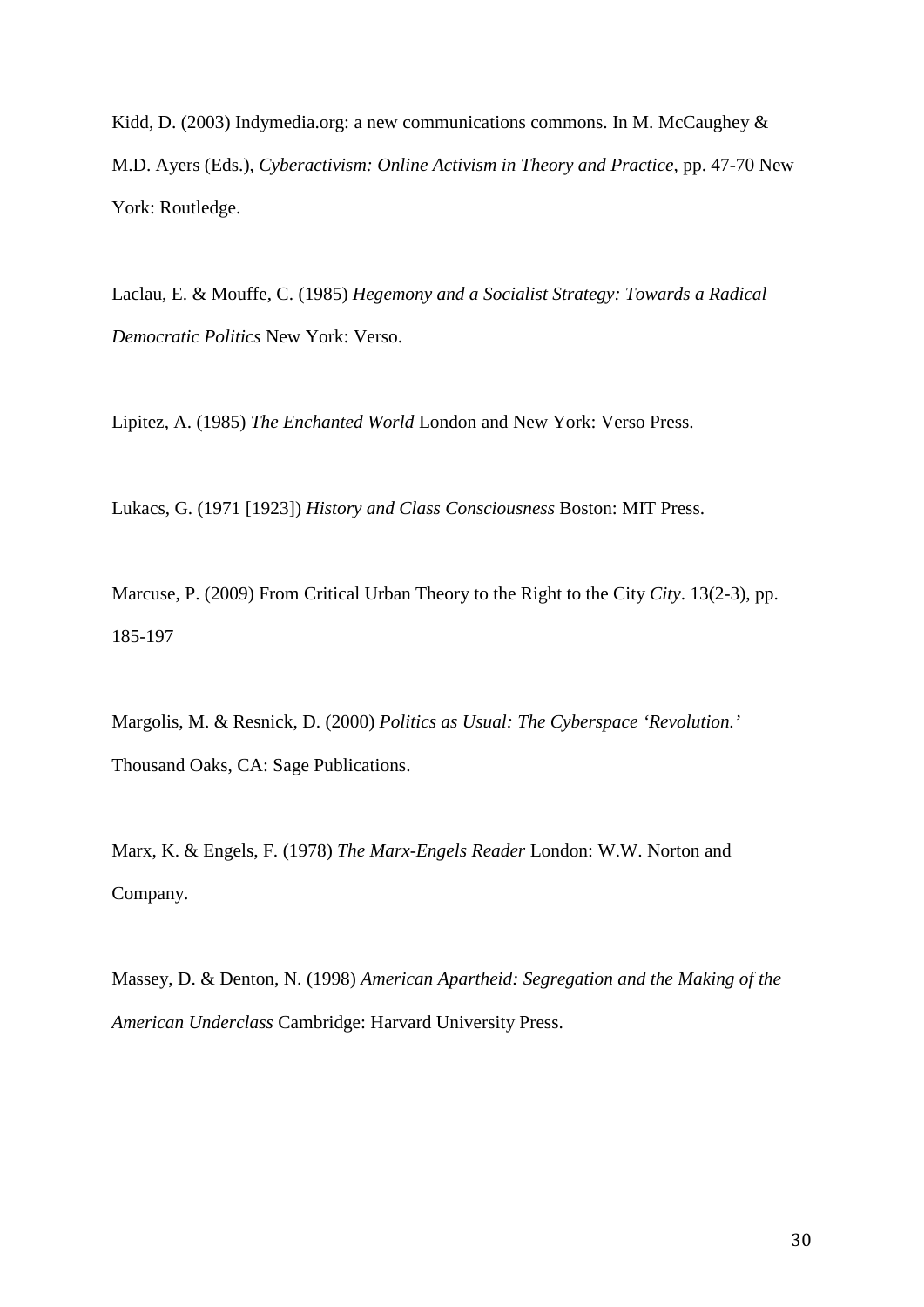Mattoni, A. (2012) Beyond Celebration: Toward a More N uanced Assessment of Facebook's role in Occupy Wall Street. *Cultural Anthropology,* Retrieved from http://www.culanth.org/?q=node/643

Melucci, A. (1989) *Nomads of the Present: Social Movements and Individual Needs in Contemporary Society* Philadelphia: Temple University Press.

Meskins-Wood, E. (1986) *The Retreat from Class: A New 'True' Socialism* London and New York: Verso Press.

Morozov, E. (2011) *The Net Delusion: The Dark Side of Internet Freedom* New York: Public Affairs.

Morris, D. (2003) "Globalization and Media Democracy: The Case of Indymedia," In *Shaping the Network Society*, (eds) Douglas Schulyer and Peter Day. Boston: MIT Press.

Ness, I. (2005) *Immigrants, Unions and the New U.S. Labor Market* Philadelphia: Temple University Press.

Norris, P. (2001) *Digital Divide: Civic Engagement, Information Poverty, and the Internet Worldwide* Cambridge: Cambridge University Press.

Nugent, D. (1995) 'Northern Intellectuals and the EZLN.' *Monthly Review*, 47, 3 July/August, pp. 124-138.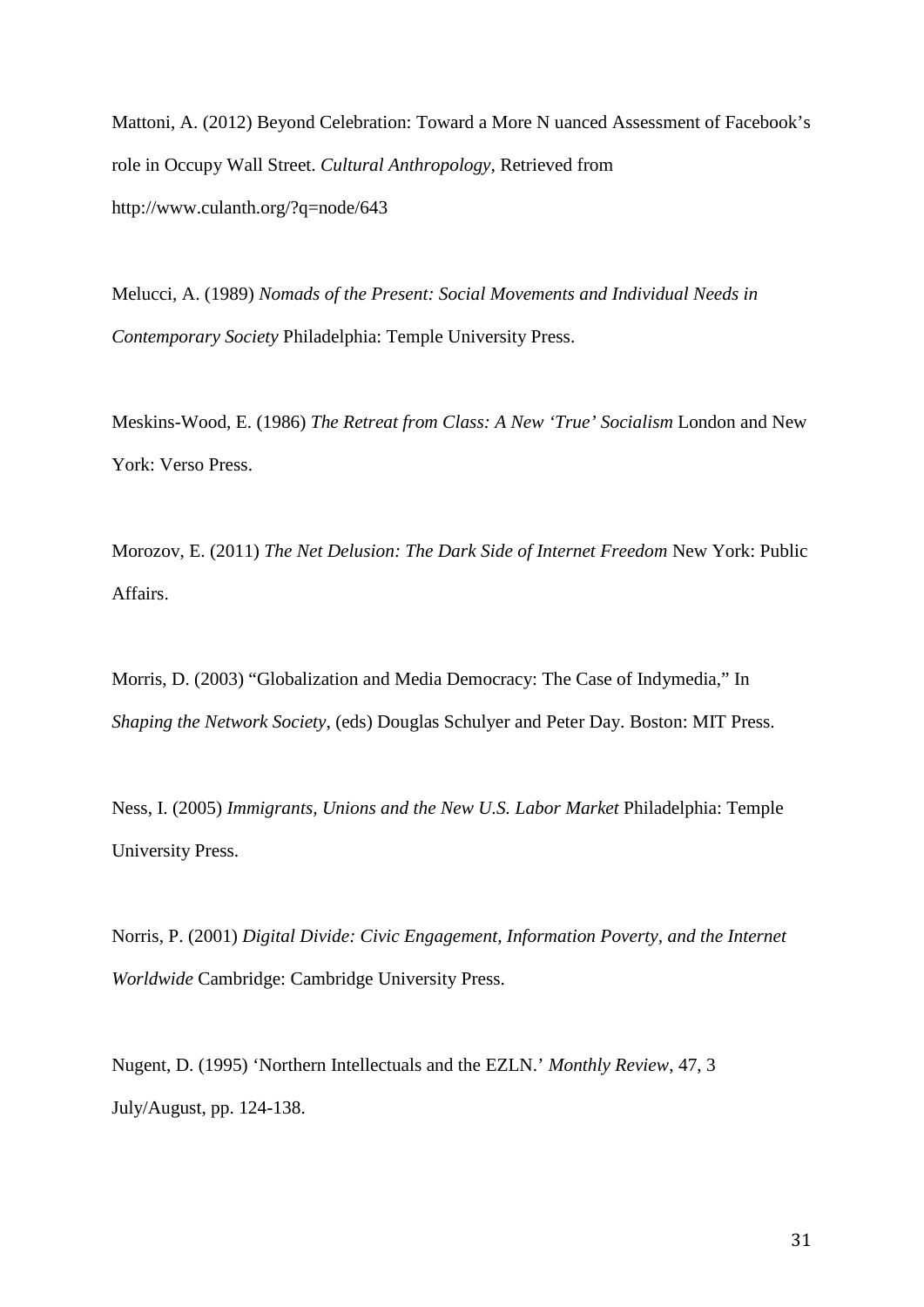Offe, C. (1985) New Social Movements: Challenging the Boundaries of Institutional Politics *Social Research*, v. 52(4), pp. 817-867

Robinson, W. (2004) *Theory of Global Capitalism: Production, Class and State in the Transnational World* Baltimore: Johns Hopkins.

Roscigno, V. J. & Danaher, W. F. (2004) *The Voice of Southern Labor: Radio, Music, and Textile Strikes, 1929-1934* Minneapolis: University of Minnesota Press.

Roy, W. G. (2010) *Reds, Whites, and Blues: Social Movements, Folks Music and Race in the United States* Princeton: Princeton University Press.

Shirkey, C. (2008) *Here Comes Everybody: The Power of Organizing Without Organizations* New York: Penguin Press.

Sites, W. (2007) Contesting the Neoliberal City: Theories of Neoliberalism and Urban Strategies of Contention. In H. Leitner, J. Peck, E. Shepperd (Eds.), *Contesting Neoliberalism: Urban Frontiers*, pp. 116-138 New York: The Guilford Press.

Smith, N. (1996) *The New Urban Frontier: Gentrification and the Revanchist City* New York: Routledge.

Snow, D.A. & Benford, R.D. (1988) Ideology, Frame Resonance and Participant Mobilization *International Social Movement Research* 1, pp. 197-217.